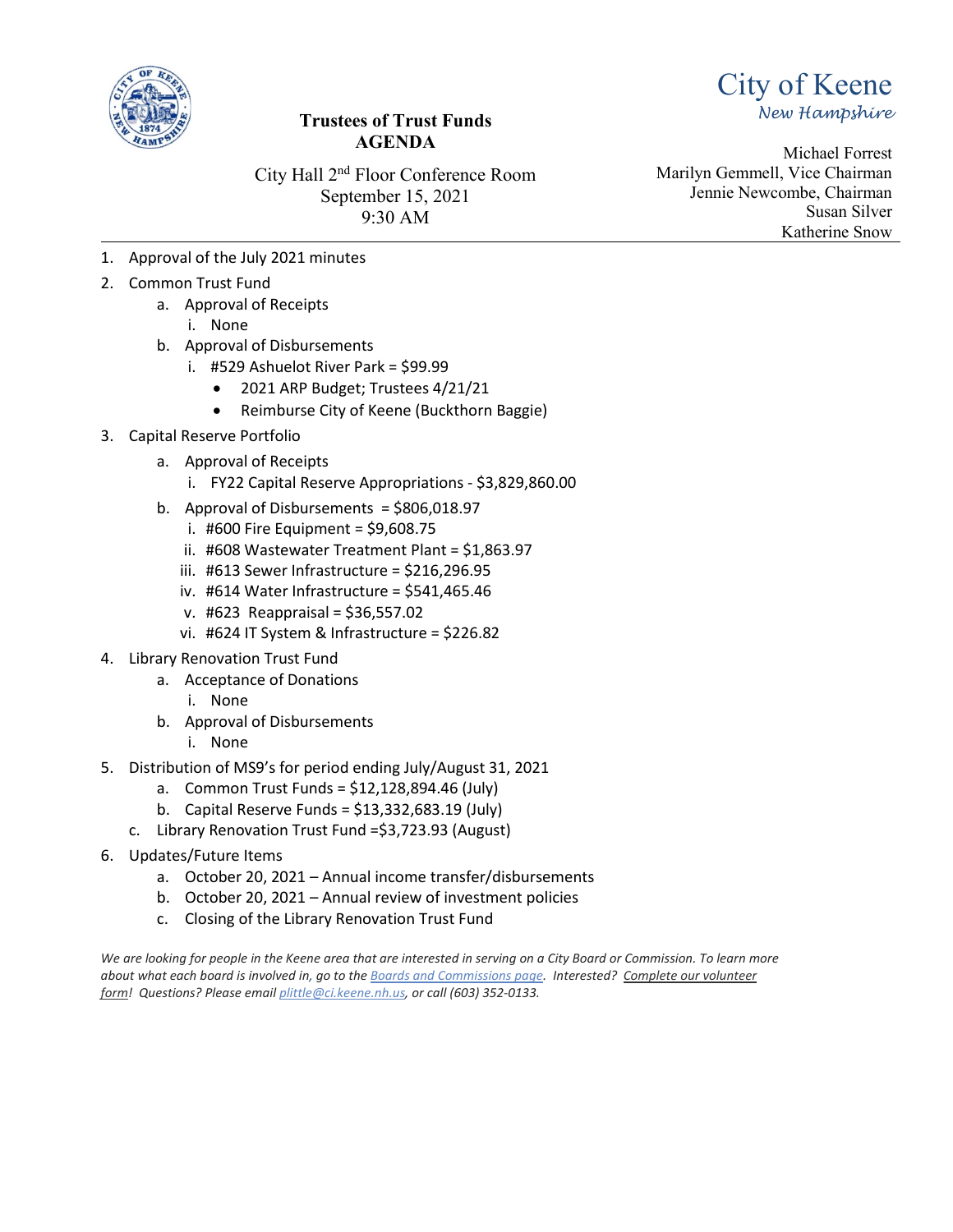# **City of Keene NEW HAMPSHIRE**

# **TRUSTEES OF TRUST FUNDS MEETING MINUTES**

# **Wednesday, July 21, 2021 9:30 AM City Hall-2nd Floor Conference Room**

# **Members Present: Staff Present:**

Michael Forrest Marilyn Gemmell, Vice Chair

Sue Silver Karen Gray, Senior Staff Accountant

## **Absent: Other:**

Jennie Newcombe, Chair Katherine Snow

Susan Martore-Baker – Cambridge Trust Eric Jussaume – Cambridge Trust (via Zoom)

Vice Chair Gemmell called the meeting to order at 9:30 AM.

## **Approval of Minutes**

*Trustee Silver made a motion to approve the minutes of the June 2021 meeting as presented, Trustee Forrest seconded. Motion carried unanimously.* 

## **Portfolio Review with Cambridge Trust**

Vice Chair Gemmell welcomed Eric Jussaume, Senior Portfolio Manager & Director of Fixed Income to our first Zoom Room presentation and thanked Susan Martore-Baker for joining us in-person. Eric provided an economic update and indicated that the US equities continue to make new highs and that International equities have recovered, but not as strongly as the US. The Common Trust portfolio had YTD return of 6.51%. As of June 30, 2021, the market value was \$11,998,087.70; with estimated annual income of over \$218,000 and an estimated portfolio yield of 1.824%.

The Capital Reserve portfolio market value as of June 30, 2021was \$13,759,766.71; estimated annual income of over \$62,000 and an estimated portfolio yield of .45%. Currently the portfolio is 69.1% invested in a laddered portfolio with an average maturity of 1.964 years. This allows the City to maximize income but also meet capital project cash flow needs.

Eric Jussaume and Susan Martore-Baker from Cambridge Trust Company left the meeting at 10:00 AM upon completion of the portfolio presentation.

#### **Approval and Authorization for Submission of MS9 and MS10**

Vice Chair Gemmell presented the June 30, 2021 MS9 and MS10 for approval and authorization for submission to the NHDOJ Charitable Trust Unit through the Trustees of the Trust Funds on-line portal. Mrs. Gray explained that Cambridge Trust Company had prepared the documents and uploaded them to the portal and that she have verified them for accuracy.

*Trustee Forrest made a motion to accept the reports as presented and authorized Ms. Gray to submit the reports on behalf of the Trustees, Trustee Silver seconded. Motion carried unanimously.*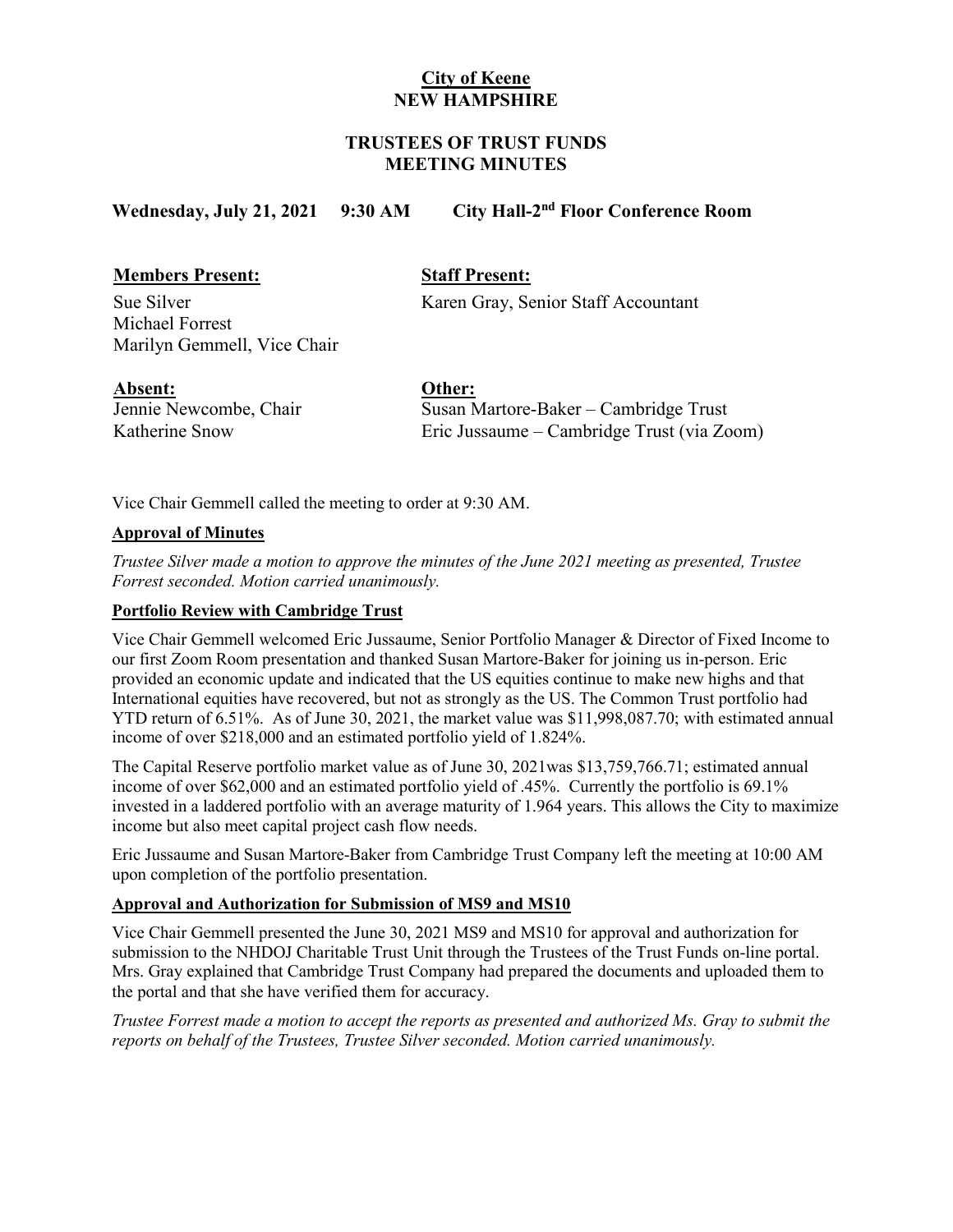## **COMMON TRUST FUNDS**

## **RECEIPTS**

## **#565 / #568 Cemetery Lot Sales**

Vice Chair Gemmell presented \$15,500.00 for cemetery lot purchase received through June 2021; with \$7,750.00 for #565 Cemetery Trust Fund A – Perpetual Care of Cemeteries, and \$7,750.00 for #568 Cemetery Trust Fund B – Cemetery Capital Reserve.

*Trustee Silver made a motion to approve the receipts as presented, Trustee Forrest seconded. Motion carried unanimously.*

#### **#581 Frank Wright Scholarship**

Vice Chair Gemmell presented a \$20,000.00 disbursement to Vassar College for year  $#2^{1/2}$  of the 2019 Frank Wright Scholarship that was awarded to Owen Fauth. This is the second full installment – year 2 (last year) was a partial disbursement - of the four-year \$80,000 total scholarship amount available to Mr. Fauth.

*Trustee Silver made a motion to approve the disbursement as presented, Trustee Forrest seconded. Motion carried unanimously.*

## **#582 Maurice Alger Scholarship**

Vice Chair Gemmell presented a one-time 2021 Maurice Alger Scholarship disbursement of \$6,000.00 to University of Vermont on behalf of Keene High School recipient Adelyne Hayward.

*Trustee Silver made a motion to approve the disbursement as presented, Trustee Forrest seconded. Motion carried unanimously.* 

#### **CAPITAL RESERVES**

#### **RECEIPTS**

#### **#620 Transportation Improvement Fund**

Vice Chair Gemmell presented the Transportation Improvement receipts of \$27,725.00 for the period ending June 30, 2021. Mrs. Gray reminded the Trustees that this is from the \$5.00 surcharge on vehicle registrations.

*Trustee Forrest made a motion to approve the receipts as presented, Trustee Silver seconded. Motion carried unanimously.* 

#### **DISBURSEMENTS**

Vice Chair Gemmell presented disbursements totaling \$444,734.80 noting that the funds are reimbursing the City of Keene. Supporting documentation was presented for the Trustees review.

- $\bullet$  #608 Wastewater Treatment Plant = \$68,177.82
- $\bullet$  #613 Sewer Infrastructure = \$754,740.44
- #614 Water Infrastructure =  $$301,802.02$
- #623 Reappraisal =  $$9,352.09$
- #624 IT System & Infrastructure= $$10,662.43$

*Trustee Forrest made a motion to approve the disbursements as presented, Trustee Silver seconded. Motion carried unanimously.*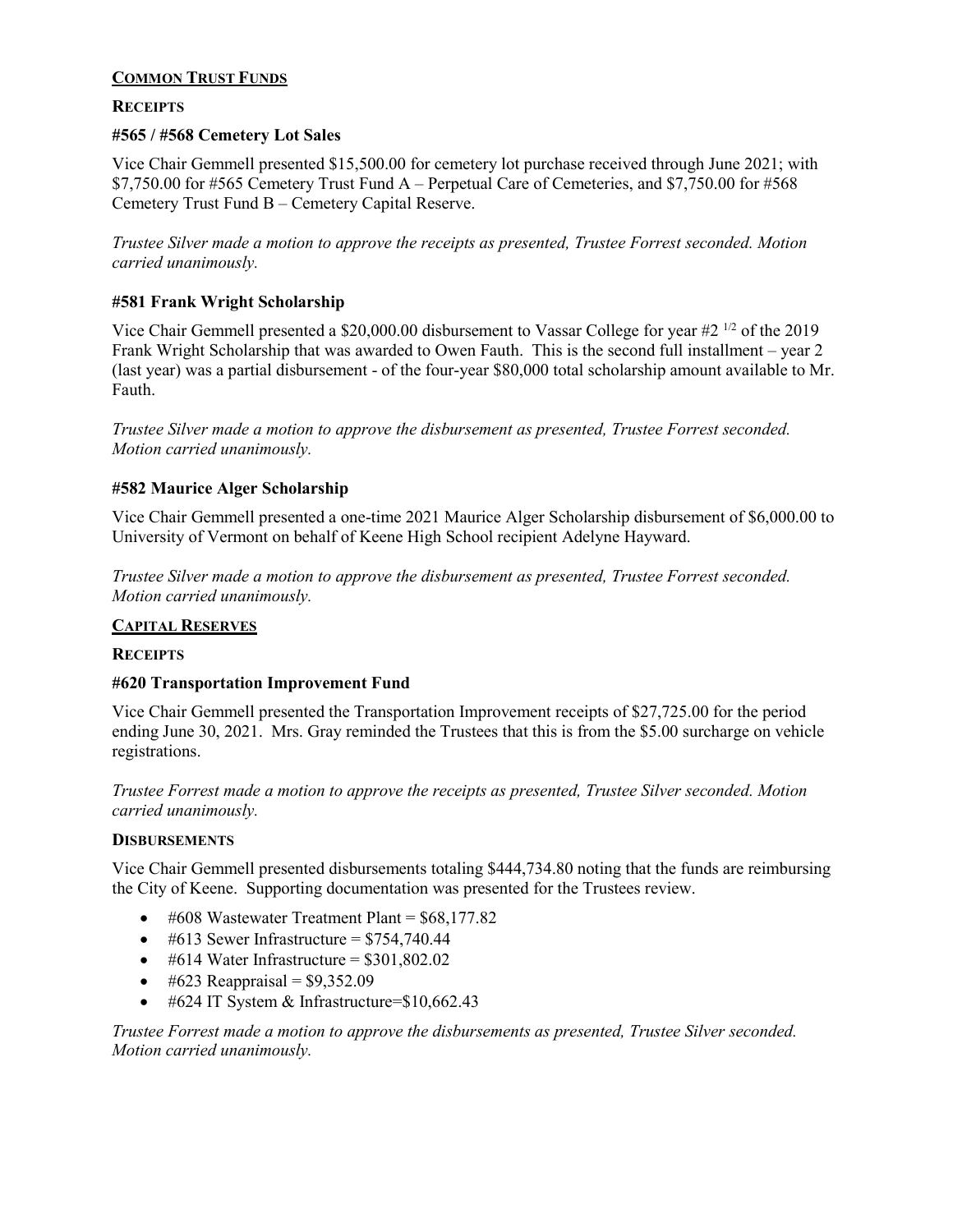# **LIBRARY RENOVATION TRUST**

## **RECEIPTS**

None*.*

## **DISBURSEMENTS**

None*.* 

# **Distribution of MS9s**

Vice Chair Gemmell asked if there were any questions on the MS9 reports for the Common Trust, Capital Reserves and Library Renovation Trust for the period ending June 30, 2021. No questions were asked.

# **Updates/Future Items**

Vice Chair Gemmell reminded the Trustees that there would not be a meeting in August and the next scheduled meeting would be Wednesday, September 15, 2021.

The meeting adjourned at 10:25 AM.

Respectfully submitted, Karen P. Gray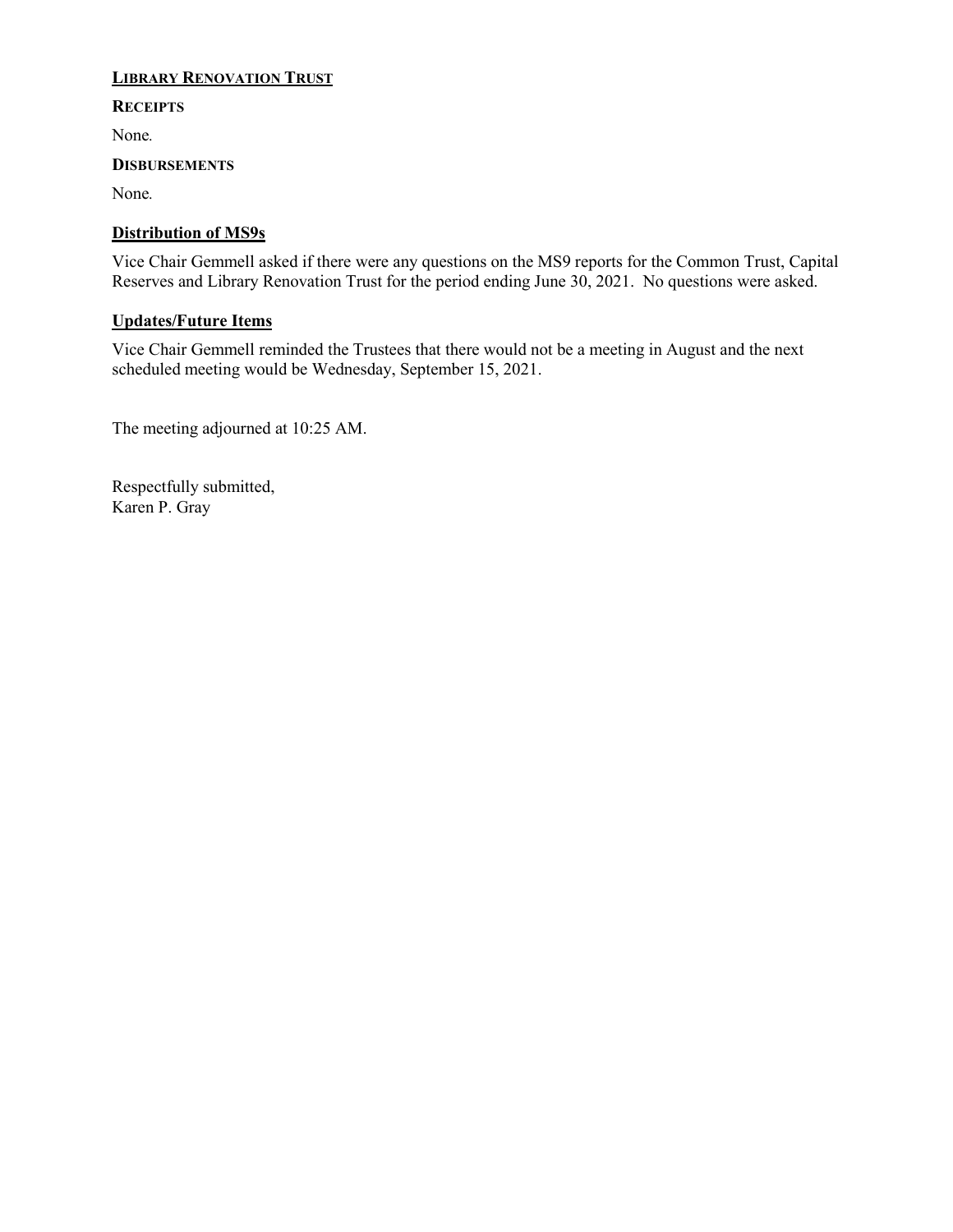# **City of Keene, New Hampshire Trust Funds Disbursement Request - FROM INCOME**

**Date: To:** Trustees of Trust Funds From: Karen Gray, Senior Staff Accountant **RE:** Disbursement Request from Income 9/15/2021

| Trust# | <b>Title of Trust</b>            | <b>Purpose</b>                               | <b>Amount</b> |
|--------|----------------------------------|----------------------------------------------|---------------|
|        |                                  |                                              |               |
| 529    | <b>Ashuelot River Park Trust</b> | 2021 Budget - reimbursement to               | 99.99         |
|        |                                  | City of Keene                                |               |
|        |                                  |                                              |               |
|        |                                  | Pcard payment to Buckthorn Baggie            |               |
|        |                                  |                                              |               |
|        |                                  |                                              |               |
|        |                                  | Trustees approved 4/11/21 - project 90272-21 |               |
|        |                                  |                                              |               |
|        |                                  |                                              |               |
|        |                                  |                                              |               |
|        | <b>Total Withdrawal Request</b>  |                                              | 99.99         |

# **Amount of**

**Withdrawal: \$99.99**

# **Account to be**

**Charged: City of Keene - Common Fund** 



#### **Approved By Trustees:**

| X |  |  |  |
|---|--|--|--|
| X |  |  |  |
| X |  |  |  |
| X |  |  |  |
| X |  |  |  |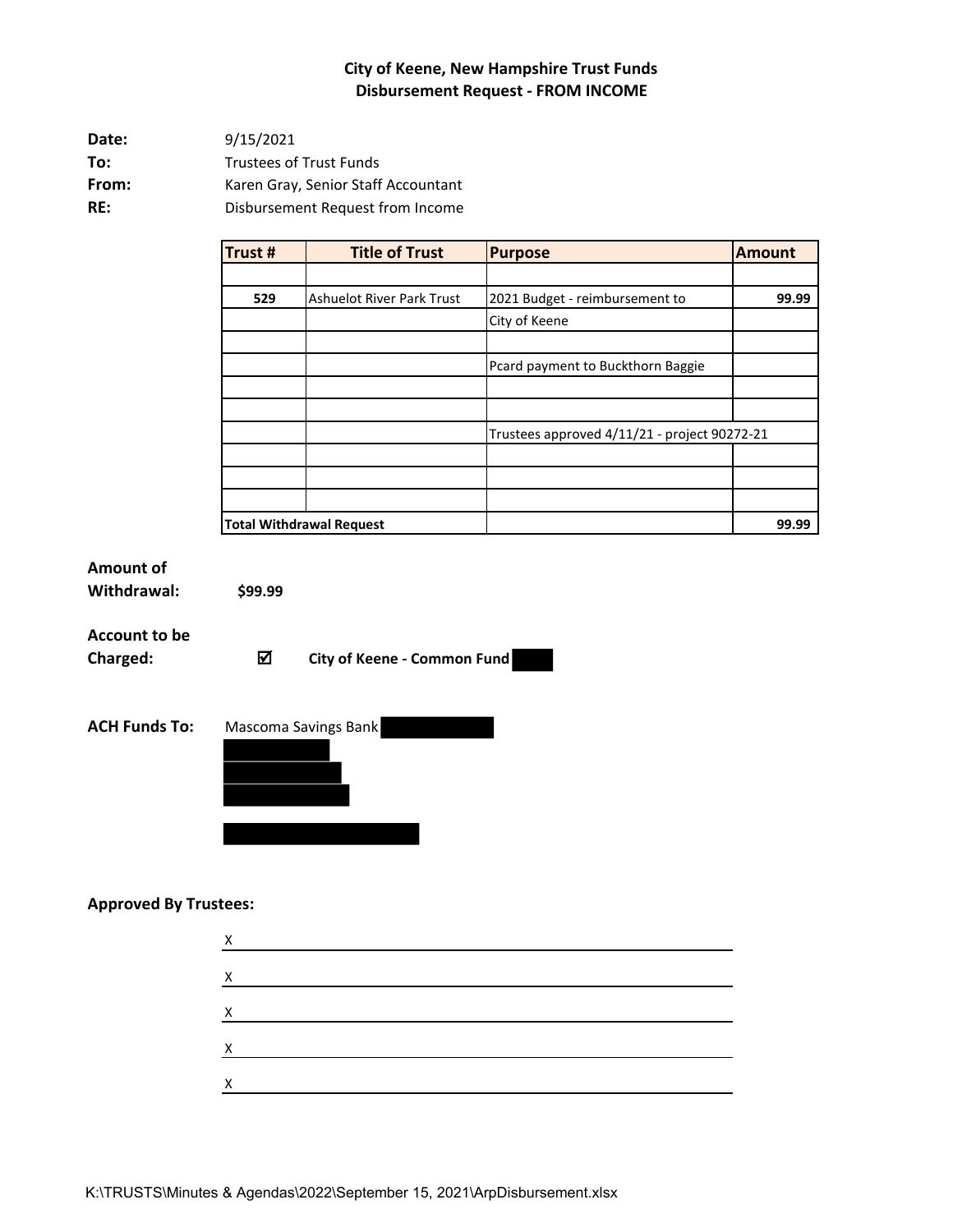|              | <b>City of Keene Trustees of Trust Funds (TTF)</b><br>Approved Trustee Trust Fund Expenditures (as of September 15, 2021) |                      |                        |                      |                           |                      |               |                |  |  |  |  |  |  |
|--------------|---------------------------------------------------------------------------------------------------------------------------|----------------------|------------------------|----------------------|---------------------------|----------------------|---------------|----------------|--|--|--|--|--|--|
|              |                                                                                                                           |                      |                        |                      |                           |                      |               |                |  |  |  |  |  |  |
|              |                                                                                                                           |                      |                        |                      |                           |                      |               |                |  |  |  |  |  |  |
|              |                                                                                                                           |                      | <b>Trustee</b>         | Approved             | Actual                    | <b>Trustee</b>       | Unused        | <b>Balance</b> |  |  |  |  |  |  |
|              |                                                                                                                           | <b>Status</b>        | <b>Approved Date</b>   | Amount               | <b>Expense</b>            | <b>Reimb Date</b>    | <b>Funds</b>  | Remaining      |  |  |  |  |  |  |
| 527          | <b>Keene Downtown Memorial Tree Fund</b>                                                                                  |                      |                        |                      |                           |                      |               |                |  |  |  |  |  |  |
| 90320-20     | Emeral Ash Borer (MSFI 6/10/20; CC 6/18/20)                                                                               | In Process           |                        |                      |                           |                      |               |                |  |  |  |  |  |  |
|              | Northern Nursery                                                                                                          |                      |                        | 5,031.82             |                           | 07/22/20             |               |                |  |  |  |  |  |  |
|              | FA Bartlett (treatment)                                                                                                   |                      |                        | 4,112.00             |                           | 09/16/20             |               |                |  |  |  |  |  |  |
| 568          | <b>Monadnock View B</b>                                                                                                   |                      |                        |                      |                           |                      |               |                |  |  |  |  |  |  |
| 90270-??     |                                                                                                                           |                      | 12/20/2017             | <b>TBD</b>           |                           |                      |               | <b>TBD</b>     |  |  |  |  |  |  |
| 90270-C      | Cemetery Management Software<br>Woodland Cemetery Culvert (CC approve 7/5/18)                                             | In Process           |                        | 86,675.00            |                           | 03/18/20             |               |                |  |  |  |  |  |  |
|              |                                                                                                                           | Complete             | 6/20/2018              |                      | (60, 752.47)              |                      | 25,922.53     | 0.00           |  |  |  |  |  |  |
| 529          | <b>Ashuelot River Park</b>                                                                                                |                      |                        |                      |                           |                      |               |                |  |  |  |  |  |  |
|              | Budget for 2013                                                                                                           | Complete             |                        | 9,530.00             | (9, 276.95)               | N/A                  | 253.05        | 0.00           |  |  |  |  |  |  |
| 90272-14     | Budget for 2014                                                                                                           | Complete             | 2/19/2014              | 7,900.00             | (6, 160.00)               | N/A                  | 1,740.00      | 0.00           |  |  |  |  |  |  |
| $90272 - 15$ | Budget for 2015                                                                                                           | Complete             | 1/1/2015               | 1,650.00             | (257.60)                  | N/A                  | 1,392.40      | 0.00           |  |  |  |  |  |  |
|              | Reallocate Budget for Park Trail expansion                                                                                | Complete             | 10/21/2015             | 1,250.00             | (393.23)                  | N/A                  | 856.77        | 0.00           |  |  |  |  |  |  |
|              | M Johnson                                                                                                                 | Complete             |                        | 5,000.00             | (5,000.00)                | N/A                  | 0.00          | 0.00           |  |  |  |  |  |  |
| 90272-16     | Budget for 2016                                                                                                           | Complete             | 1/20/2016              | 7,900.00             | (7, 285.58)               | $3/16 - 2/17$        | 614.42        | 0.00           |  |  |  |  |  |  |
| 90272-17     | Budget for 2017                                                                                                           | Complete             | 3/15/2017              | 13,175.00            | (12, 285.00)              | $6/17 - 12/17$       | 890.00        | 0.00           |  |  |  |  |  |  |
| 90272-18     | Budget for 2018                                                                                                           | Complete             | 2/21/2018; 4/18/2018   | 16,670.00            | (11,670.00)               | $6/18 - 1/19$        | 5,000.00      | 0.00           |  |  |  |  |  |  |
| 90272-19     | Budget for 2019                                                                                                           | Complete             | 2/20/2019              | 12,295.00            | (11, 295.00)              | $5/19 - 12/19$       | 1,000.00      | 0.00           |  |  |  |  |  |  |
| 90272-20     | Budget for 2020 (regular)                                                                                                 | Complete             | 2/19/2020              | 10,500.00            | (15,092.69)               | $4/20 - 12/20$       |               |                |  |  |  |  |  |  |
| 90272-20     | Budget for 2020 (Conway School)                                                                                           | Complete             | 2/19/2020              | 12,500.00            | (4,886.10)                | $4/20 - 12/20$       | 3,020.80      | 0.00           |  |  |  |  |  |  |
| 90272-21     | Budget for 2021                                                                                                           | In Process           | 4/21/2021              | 9,685.00             |                           |                      |               |                |  |  |  |  |  |  |
|              | FA Bartlett (soil application)                                                                                            |                      |                        |                      | (1,065.00)                | 06/15/21             | 8,620.00      |                |  |  |  |  |  |  |
|              | <b>Buckthorn Baggie</b>                                                                                                   |                      |                        |                      | (99.99)                   | 09/15/21             | 8,520.01      | 8,520.01       |  |  |  |  |  |  |
|              |                                                                                                                           |                      |                        |                      |                           |                      |               |                |  |  |  |  |  |  |
| 567          | <b>Colony Lot Trust-Repairs to lot</b>                                                                                    |                      |                        |                      |                           |                      |               |                |  |  |  |  |  |  |
|              | 11/10/16 ABohannon - work never completed                                                                                 | Complete             | 7/16/2014              | 688.00               | 0.00                      | N/A                  | 0.00          | 0.00           |  |  |  |  |  |  |
|              | Memorial repairs - new footings                                                                                           | Complete             | 11/16/2016             | 1,174.85             | (1, 174.85)               | 12/21/16             | 0.00          |                |  |  |  |  |  |  |
|              |                                                                                                                           |                      |                        |                      |                           |                      |               |                |  |  |  |  |  |  |
| 570          | <b>Campo Santo Trust-Repairs</b>                                                                                          |                      |                        |                      |                           |                      |               |                |  |  |  |  |  |  |
|              |                                                                                                                           | Complete             | 2/18/2015              | 2,390.00             | (1,083.97)                | N/A                  | 1,306.03      | 0.00           |  |  |  |  |  |  |
| CambTr       | Keene Monument Company (17 markers)                                                                                       | Complete             | 11/20/2019             | 3,825.00             | (3,825.00)                | 11/20/19             | 0.00          | 0.00           |  |  |  |  |  |  |
|              |                                                                                                                           |                      |                        |                      |                           |                      |               |                |  |  |  |  |  |  |
| 585          | <b>Ingersoll Collection Trust</b>                                                                                         |                      |                        |                      |                           |                      |               |                |  |  |  |  |  |  |
|              | Ingersoll cabinet LED lighting                                                                                            | Complete             | 12/20/2017             | 1,700.00             | (300.00)                  | 06/20/18             | 1,400.00      | 0.00           |  |  |  |  |  |  |
| 510          | <b>Police Benevolent Fund</b>                                                                                             |                      |                        |                      |                           |                      |               |                |  |  |  |  |  |  |
|              |                                                                                                                           |                      |                        |                      |                           |                      |               |                |  |  |  |  |  |  |
| 90255-B      | Police Gym Maint<br><b>Treadmill Replacement</b>                                                                          | Complete<br>Complete | 6/15/2016<br>8/16/2017 | 4,300.00<br>2,800.00 | (4, 295.67)<br>(2,738.99) | 10/18/17<br>10/18/17 | 4.33<br>61.01 | 0.00<br>0.00   |  |  |  |  |  |  |
|              |                                                                                                                           |                      |                        |                      |                           |                      |               |                |  |  |  |  |  |  |
|              | <b>Library Trust Funds</b>                                                                                                |                      |                        |                      |                           |                      |               |                |  |  |  |  |  |  |
|              | 541 John Symonds Library Trust                                                                                            | Complete             | 1/20/2021              | 735.00               |                           |                      |               |                |  |  |  |  |  |  |
|              | The Park Street Foundation-Keene Sentinel Digitization                                                                    |                      |                        |                      | (735.00)                  | 04/21/21             |               | 0.00           |  |  |  |  |  |  |
|              | 547 Clara B. Abbott Library Trust                                                                                         | Complete             | 1/20/2021              | 3,725.00             |                           |                      |               |                |  |  |  |  |  |  |
|              | The Park Street Foundation- Keene Sentinel Digitization                                                                   |                      |                        |                      | (3,725.00)                | 04/21/21             |               | 0.00           |  |  |  |  |  |  |

K:\TRUSTS\ApprovedExpenditures\TrusteeApprovedExpenditures.xlsx9/4/2021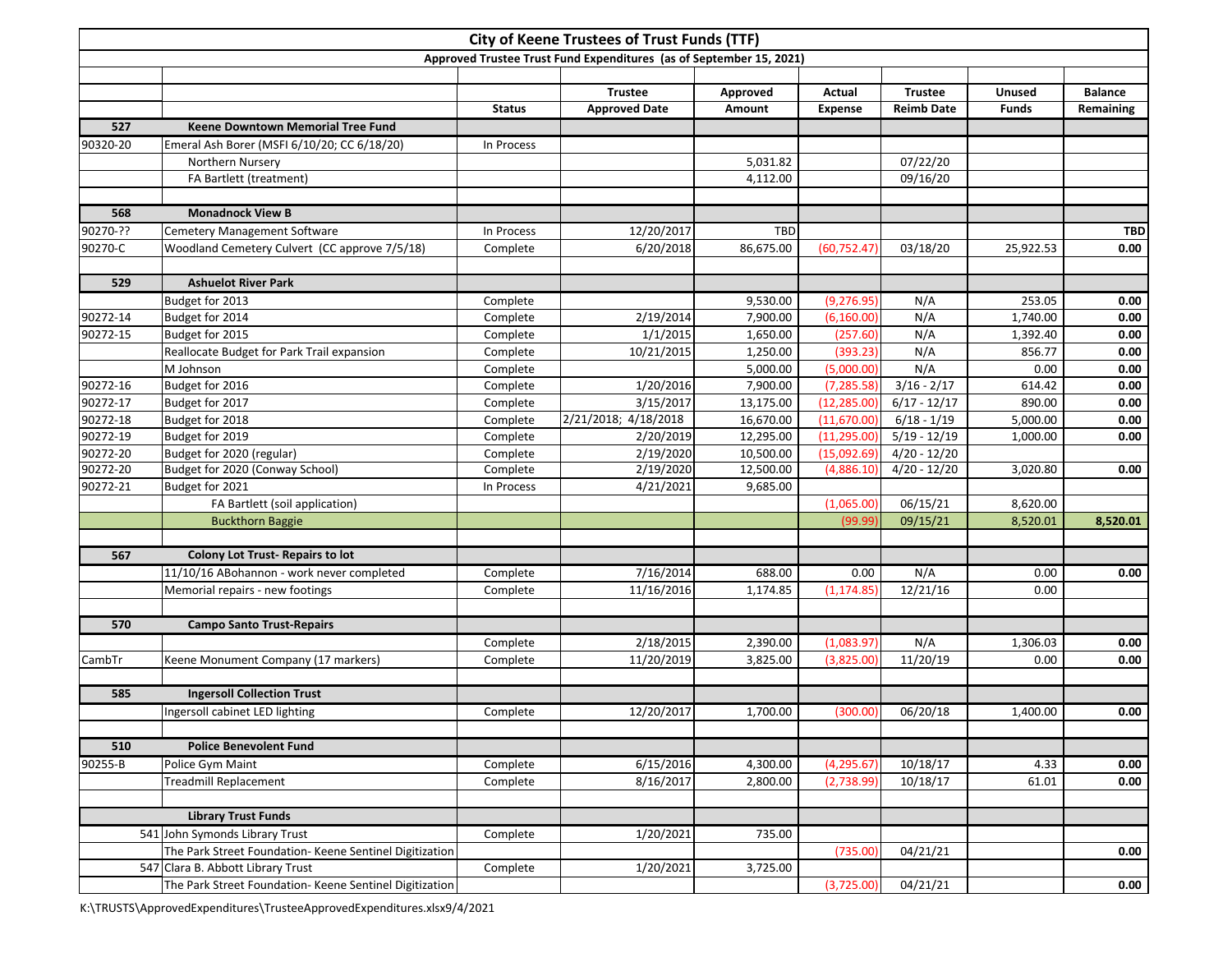|        | 549 John T. Foster Library Trust                                                            | Complete           | 1/20/2021 | 565.00      |              |          |           |           |
|--------|---------------------------------------------------------------------------------------------|--------------------|-----------|-------------|--------------|----------|-----------|-----------|
|        | The Park Street Foundation- Keene Sentinel Digitization                                     |                    |           |             | (565.00)     | 04/21/21 |           | 0.00      |
|        |                                                                                             |                    |           |             |              |          |           |           |
| 582    | Alger                                                                                       |                    |           |             |              |          |           |           |
|        | Jun-11                                                                                      | Complete           | 2/16/2011 | 5,000.00    | (5,000.00)   | N/A      | 0.00      | 0.00      |
|        | Jun-12                                                                                      | Complete           | 3/21/2012 | 5,000.00    | (5,000.00)   | N/A      | 0.00      | 0.00      |
|        | Jun-13                                                                                      | Complete           | 3/20/2013 | 5,000.00    | (5,000.00)   | N/A      | 0.00      | 0.00      |
|        | Jun-14                                                                                      | Complete           | 2/19/2014 | 5,000.00    | (5,000.00)   | N/A      | 0.00      | 0.00      |
|        | June 2015 - David Bain                                                                      | Complete           | 3/18/2014 | 7,500.00    | (7,500.00)   | 07/15/15 | 0.00      | 0.00      |
|        | June 2016 - Andrew Winn                                                                     | Complete           | 2/17/2016 | 6,000.00    | (6,000.00)   | 07/20/16 | 0.00      | 0.00      |
| CambTr | June 2017 - Ty Holtzman                                                                     | Complete           | 2/15/2017 | 6,000.00    | (6,000.00)   | 07/19/17 | 0.00      | 0.00      |
| CambTr | June 2018 - Andrew Derry - So. NH University                                                | Complete           | 2/21/2018 | 6,000.00    | (6,000.00)   | 07/18/18 | 0.00      | 0.00      |
| CambTr | June 2019 - Faith Patenaude - Providence College                                            | Complete           | 2/20/2019 | 7,000.00    | (7,000.00)   | 07/17/19 | 0.00      | 0.00      |
| CambTr | June 2020 - Anessa Murphy - Seattle University                                              | Complete           | 2/19/2020 | 7,000.00    | (7,000.00)   | 07/22/20 | 0.00      | 0.00      |
| CambTr | June 2021 - Adelyne Hayward - Univ. of Vermont                                              | Complete           | 4/21/2021 | 6,000.00    | (6,000.00)   | 07/21/21 | 0.00      | 0.00      |
|        |                                                                                             |                    |           |             |              |          |           |           |
| 581    | <b>Wright Scholarship</b>                                                                   |                    |           |             |              |          |           |           |
|        | Katie Carbonara                                                                             | Complete           | 2/1/2014  | 100,000.00  | (100,000.00) | N/A      | 0.00      | 0.00      |
|        |                                                                                             |                    |           |             |              |          |           |           |
|        | \$80,000 (\$20,000 per year x 4 years)                                                      | 3/18/2015          |           |             |              |          |           |           |
|        |                                                                                             |                    |           |             |              |          |           |           |
|        | 2015-16 School Year - Tia Auger - year 1                                                    | Complete           | 3/18/2015 | 20,000.00   |              |          |           |           |
|        | Simmons College                                                                             |                    |           |             | (10,000.00)  | 07/15/15 | 0.00      | 0.00      |
|        | University of NE                                                                            |                    |           |             | (10,000.00)  | 12/16/15 | 0.00      | 0.00      |
|        | 2016-17 School Year - Tia Auger - year 2                                                    | Complete           |           | 20,000.00   | (17, 311.94) |          | 0.00      | 0.00      |
|        | 2017-18 School Year - Tia Auger - year 3                                                    | Complete           |           | 20,000.00   | (13,630.92)  |          | 0.00      | 0.00      |
|        | 2018-19 School Year - Tia Auger -gap year                                                   | N/A                |           | 0.00        |              |          |           |           |
|        | 2019-20 School Year - Tia Auger - year 4                                                    | Complete           |           | 20,000.00   | (8,919.46)   | 11/20/19 | 0.00      | 0.00      |
|        |                                                                                             |                    |           |             |              |          |           |           |
|        | \$80,000 (\$20,000 per year x 4 years)                                                      | 2/20/2019          |           |             |              |          |           |           |
|        |                                                                                             |                    |           |             |              |          |           |           |
| CambTr | 2019-20 School Year - Owen Fauth - Vassar - year 1                                          | Complete           | 2/20/2019 | 20,000.00   | (20,000.00)  | 07/17/19 | 60,000.00 |           |
|        | 2020-21 School Year - Owen Fauth -Vassar-year 2                                             | Partial (1/2 year) |           | 20,000.00   | (20,000.00)  | 07/20/20 | 40,000.00 |           |
|        | 1/7/21 Ck #558441 Ck Returned from Vassar                                                   |                    |           | (10,000.00) | 10,000.00    | 01/20/21 | 50,000.00 |           |
|        | Owen Fauth (reimb Summer tuition; books)                                                    |                    |           |             | (1,364.25)   | 06/15/21 | 48,635.75 |           |
|        | 2021-22 School Year - Owen Fauth - year 2.5                                                 |                    |           | 20,000.00   | (20,000.00)  | 07/21/21 | 28,635.75 | 28,635.75 |
|        | 2022-23 School Year - Owen Fauth - year 3.5                                                 |                    |           | 20,000.00   |              |          |           |           |
|        |                                                                                             |                    |           |             |              |          |           |           |
|        |                                                                                             |                    |           |             |              |          |           |           |
|        | Notes: 01200 Parks & Rec 62498; 01102 Library Disbursement 62498; 02020 Memorial Tree 62498 |                    |           |             |              |          |           |           |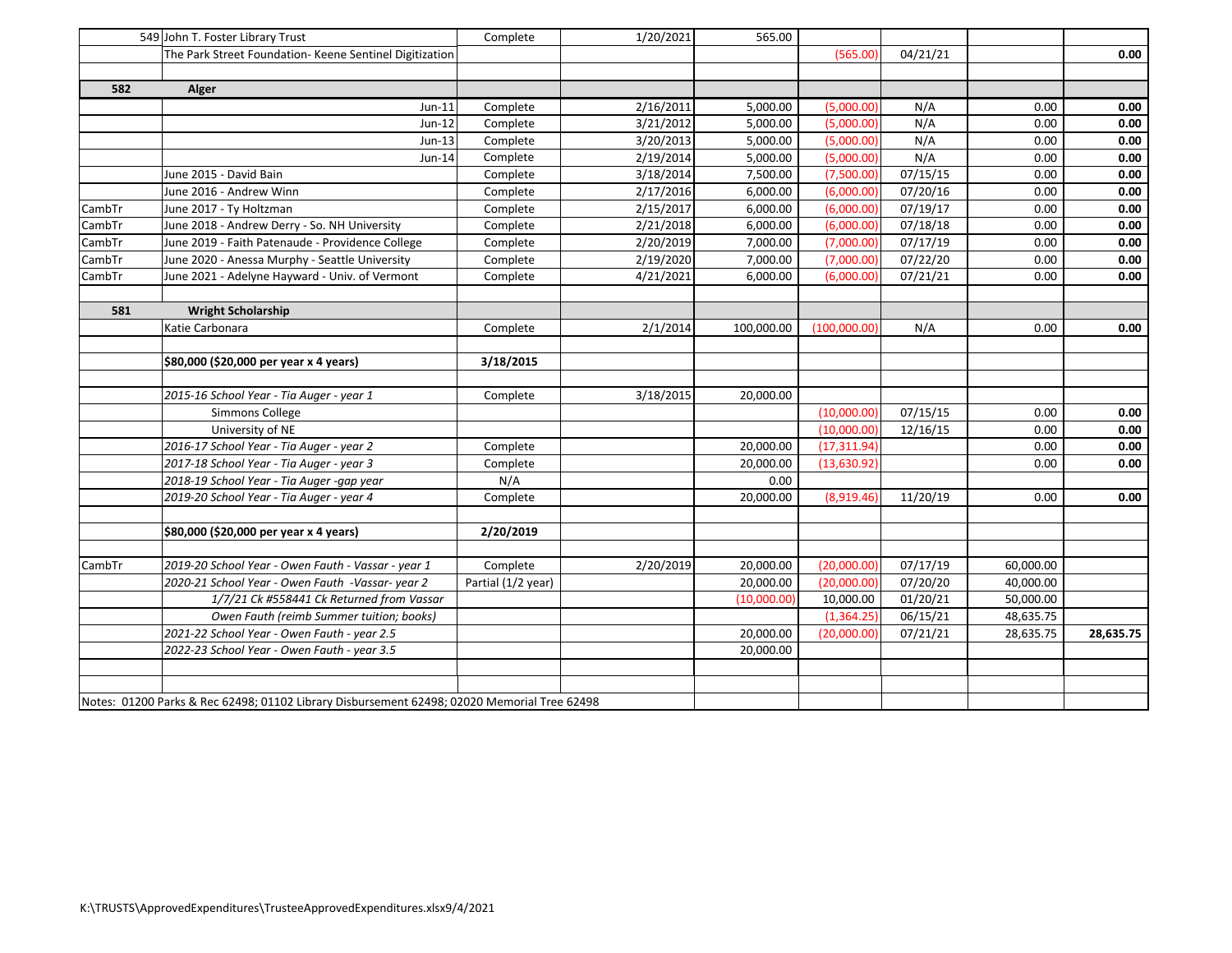# **City of Keene, New Hampshire Trust Funds Deposit to Capital Reserves**

**Date:**

**To:** Trustees of Trust Funds From: Karen Gray, Senior Staff Accountant **RE:** FY22 Capital Reserve Appropriation 9/15/2021

| Fund # | <b>Capital Reserve</b>               | <b>Purpose</b>            | <b>Amount</b> |
|--------|--------------------------------------|---------------------------|---------------|
|        |                                      |                           |               |
| #600   | Fire Equipment Reserve               | FY22 Appropriation        | 385,000.00    |
| #607   | Martell Court Pump Station           | FY22 Appropriation        | 30,000.00     |
| #608   | <b>Wastewater Treatment Plant</b>    | <b>FY22 Appropriation</b> | 170,000.00    |
| #609   | <b>Water Treatment Facility</b>      | <b>FY22 Appropriation</b> | 100,000.00    |
| #610   | Transfer/Recycling Facility          | <b>FY22 Appropriation</b> | 70,000.00     |
| #611   | Ambulance Replacement                | <b>FY22 Appropriation</b> | 130,000.00    |
| #612   | Equipment                            | <b>FY22 Appropriation</b> | 650,000.00    |
| #613   | Sewer Infrastructure                 | <b>FY22 Appropriation</b> | 900,000.00    |
| #614   | Water Infrastructure                 | <b>FY22 Appropriation</b> | 925,000.00    |
| #615   | <b>City Hall Parking Deck</b>        | <b>FY22 Appropriation</b> | 30,000.00     |
| #616   | <b>Wells Street Parking Deck</b>     | <b>FY22 Appropriation</b> | 30,000.00     |
| #617   | <b>Bridges</b>                       | <b>FY22 Appropriation</b> | 99,860.00     |
| #619   | Downtown Infrastructure & Facilities | <b>FY22 Appropriation</b> | 200,000.00    |
| #623   | Reapraisal                           | <b>FY22 Appropriation</b> | 45,000.00     |
| #624   | IT Systems & Infrastructure          | FY22 Appropriation        | 65,000.00     |
|        |                                      |                           |               |
|        | <b>Total Deposit Request</b>         |                           | 3,829,860.00  |

**Amount of Deposit:**

\$3,829,860.00

**Account to be Credited: City of Keene - Capital Reserve Fund** 



**Approved By Trustees:**

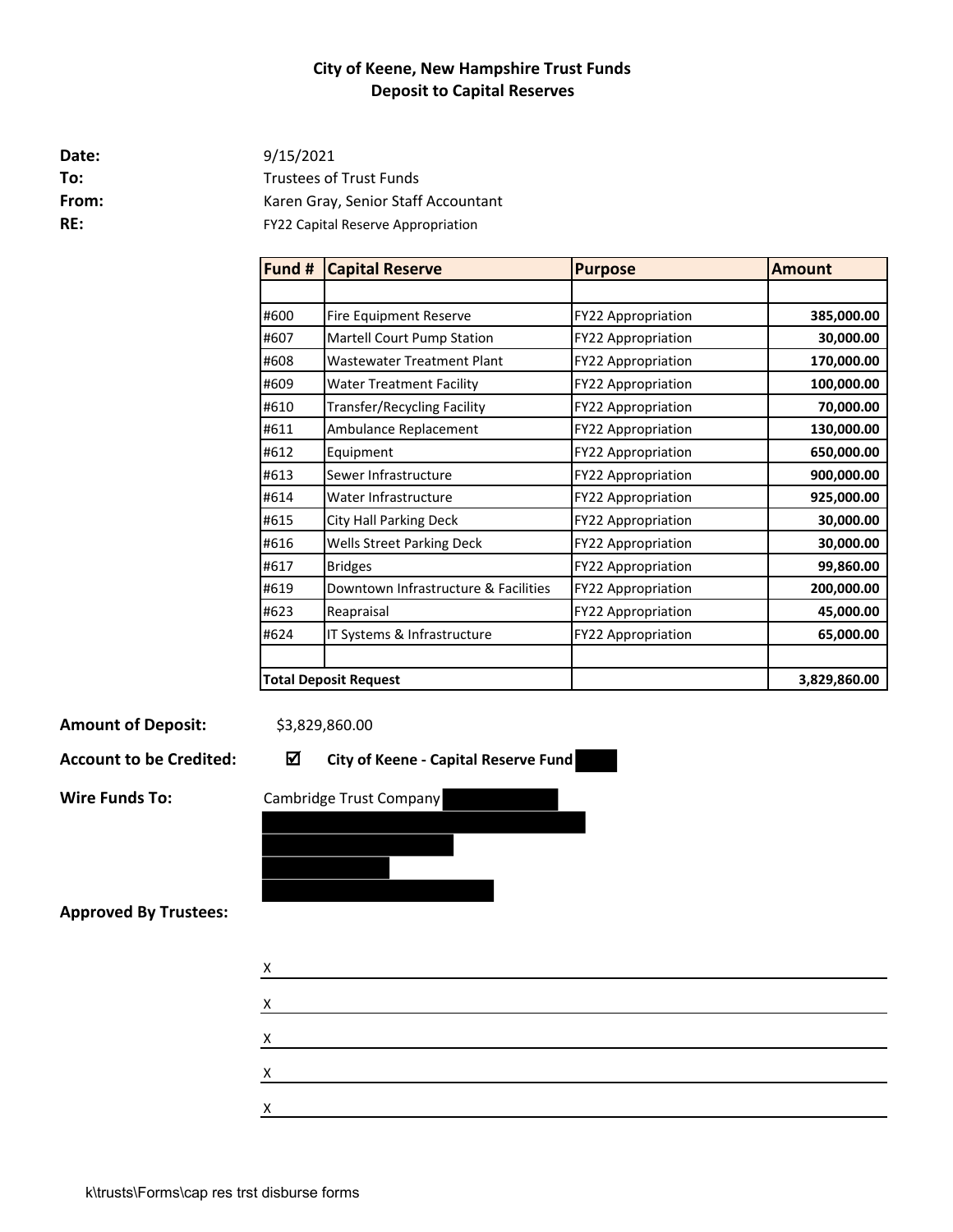#### **City of Keene, New Hampshire Trust Funds Withdrawal from Capital Reserves**

| Date: | 9/15/2021                           |
|-------|-------------------------------------|
| To:   | <b>Trustees of Trust Funds</b>      |
| From: | Karen Gray, Senior Staff Accountant |
| RE:   | Capital Reserve Withdrawals         |

| <b>Capital Reserve</b>          | <b>Purpose of Withdrawal</b>          |            | <b>Amount</b> |
|---------------------------------|---------------------------------------|------------|---------------|
| #600 Fire Equipment             |                                       |            | 9,608.75      |
| 90003-21                        | <b>Brush Truck</b>                    | 9,608.75   |               |
|                                 |                                       |            |               |
| #608 Wastewater Treatment Plant |                                       |            | 1,863.97      |
| 08095-A                         | <b>WWTP Aeration Gate &amp; Mixer</b> | 1,863.97   |               |
|                                 |                                       |            |               |
| #613 Sewer Infrastructure       |                                       |            | 216,296.95    |
| 08055-20                        | FY20 Sewer Main (Blossom/Winch)       | 211,810.77 |               |
| 08055-B                         | Sewer Improvement (Roxbury St)        | 4,486.18   |               |
|                                 |                                       |            |               |
| #614 Water Infrastructure       |                                       |            | 541,465.46    |
| 05009-17                        | FY17 Water Dist Improvements          | 31,629.82  |               |
| 05009-21                        | FY21 Water Dist Improvements          | 107,139.39 |               |
| 05090-18                        | Drummer Hill Pump Replace             | 402,696.25 |               |
| #623 Reappraisal                |                                       |            | 36,557.02     |
| 90098-21                        | Assessing-FY21 Revaluation            | 36,557.02  |               |
|                                 |                                       |            |               |
| #624 IT System & Infrastructure |                                       |            | 226.82        |
| 90182-21                        | FY21 Server Replacement               | 226.82     |               |
|                                 |                                       |            |               |
| <b>Total Withdrawal Request</b> |                                       |            | 806,018.97    |

**Amount of** 

**Withdrawal:**

**Account to be** 

**Charged: City of Keene -**

**\$806,018.97**



#### **Approved By Trustees:**

| $\lambda$ |  |  |
|-----------|--|--|
|           |  |  |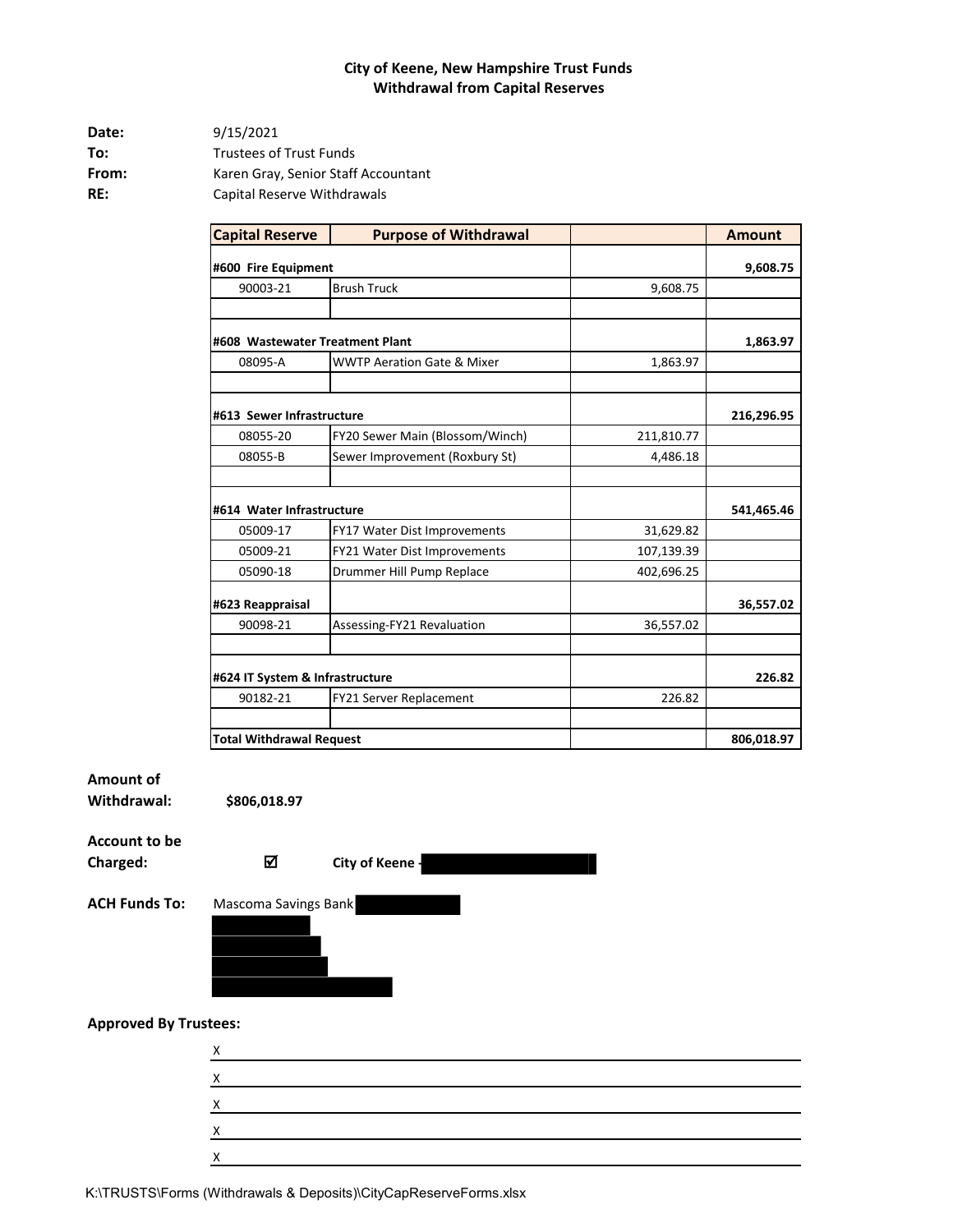| <b>Capital Reserve Withdrawal</b>           |            |          |                                                                    |                         |        |                         |               |                         |                         |                     |                                                                                              |
|---------------------------------------------|------------|----------|--------------------------------------------------------------------|-------------------------|--------|-------------------------|---------------|-------------------------|-------------------------|---------------------|----------------------------------------------------------------------------------------------|
| <b>FY22 September 2021 Trustees Meeting</b> |            |          |                                                                    |                         |        |                         |               |                         | Cummulative             | <b>REQUEST</b>      |                                                                                              |
|                                             |            |          |                                                                    |                         |        |                         |               |                         | Trustee                 | <b>FY22</b>         |                                                                                              |
|                                             |            |          |                                                                    | Cap Reserve             |        | FY22 9/7/21             | Revenue       | <b>NET</b>              | Prior Mos Reimb         | September           |                                                                                              |
| Project #                                   | Reserve    | Fund     | Project Name                                                       | Budget                  | Status | Expense                 | Other Sources | Exp Less Other Rev      | Revenue                 | Trustees            |                                                                                              |
|                                             |            |          |                                                                    |                         |        |                         |               |                         |                         |                     |                                                                                              |
| 90003-21                                    | 600        | 26       | Fire Dept Brush Truck                                              | 45,000.00               |        | 43,087.39               |               | 43,087.39               | 33,478.64               | 9,608.75            | Fire Equipment Capital Reserve                                                               |
| 0003-22                                     | 600        | 26       | <b>Fire Dept Tanker Truck</b>                                      | 725,000.00              |        | 0.00                    |               | 0.00                    | 0.00                    |                     | 0.00 Fire Equipment Capital Reserve                                                          |
|                                             | 607        | 32       |                                                                    |                         |        |                         |               | (1, 219, 509.15         | 16,960.65               | (1.236.469.80       |                                                                                              |
| 08072-A<br>08093-A                          | 607        | 32       | Martell Ct- McGrinder Rehab /Headworks<br>Martell Ct Roof          | 200,000.00<br>10,135.00 |        | 130,490.85<br>0.00      | 1,350,000.00  | 0.00                    | 0.00                    |                     | Martell Court Capital Reserve<br>0.00 Martell Court Capital Reserve                          |
| 08098-17                                    | 607        | 32       | FY17 Martell Court Force Main Emergency Plan                       | 45,000.00               |        | 0.00                    |               | 0.00                    | 0.00                    | 0.00                | Martell Court Capital Reserve                                                                |
| 08099-18                                    | 607        | 32       | Martell Court Ph2 Generator/Transformer                            | 334,292.00              |        | 0.00                    | 18,224.65     | (18, 224.65)            | 0.00                    | (18, 224.65)        | Martell Court Capital Reserve                                                                |
|                                             |            |          |                                                                    |                         |        |                         |               |                         |                         |                     |                                                                                              |
| 08081-B                                     | 608        | 32       | <b>WWTP Blower Replacement</b>                                     | 61,076.00               |        | 0.00                    |               | 0.00                    | 0.00                    | 0.00                | Wastewater Treatment Plant Reserve                                                           |
| 08082-17                                    | 608        | 32       | FY17 WWTP Sludge Pump Replacement                                  | 9,783.67                |        | 9,783.67                |               | 9,783.67                | 9,783.67                | 0.00                | Wastewater Treatment Plant Reserve                                                           |
| 8082-ZZ                                     | 608        | 32       | Sludge Pump Replacement                                            | 182,216.33              |        | 4,589.15                |               | 4,589.15                | 4,589.15                | 0.00                | Wastewater Treatment Plant Reserve                                                           |
| 08091-A                                     | 608        | 32       | <b>WWTP Roof Replacement</b>                                       | 234,780.00              |        | 0.00                    |               | 0.00                    | 0.00                    | 0.00                | <b>Wastewater Treatment Plant Reserve</b>                                                    |
| 08095-A                                     | 608        | 32       | FY17 & FY16 WWTP Aeration Gate & Mixer Replace                     | 247,358.00              |        | 244,428.25              |               | 244,428.25              | 242,564.28              | 1,863.97            | <b>Wastewater Treatment Plant Reserve</b>                                                    |
| 08096-A<br>08061-19                         | 608<br>608 | 32<br>32 | Grit Removal                                                       | 20,420.00               |        | 0.00<br>0.00            |               | 0.00<br>(290,400.00     | 0.00<br>0.00            | 0.00<br>(290,400.00 | Wastewater Treatment Plant Reserve                                                           |
| 08103-19                                    | 608        | 32       | <b>WWTP Generator Replacement</b><br>Non-Potable Water System      | 21,131.00<br>65,400.00  |        | 0.00                    | 290,400.00    | 0.00                    | 0.00                    | 0.00                | Wastewater Treatment Plant Reserve<br><b>Wastewater Treatment Plant Reserve</b>              |
| 8108-22                                     | 608        | 32       | <b>Slude Drier</b>                                                 | 100,000.00              |        | 0.00                    |               | 0.00                    | 0.00                    | 0.00                | Wastewater Treatment Plant Reserve                                                           |
|                                             |            |          |                                                                    |                         |        |                         |               |                         |                         |                     |                                                                                              |
| 5059-20                                     | 609        | 34       | WTF Filter Media & Underdrain                                      | 394,592.00              |        | 186.054.33              | 7,000.00      | 179,054.33              | 179,054.33              | 0.00                | Water Treatment Plant Reserve                                                                |
| 05082-A                                     | 609        | 34       | <b>WTF PLC Replacement</b>                                         | 73,317.52               |        | 67,918.66               |               | 67,918.66               | 67,918.66               | 0.00                | <b>Water Treatment Plant Reserve</b>                                                         |
| 05038-21                                    | 609        | 34       | Radio & PLC Upgrade                                                | 2,922.48                |        | 28,829.98               | 34,007.50     | (5, 177.52)             | 0.00                    | (5, 177.52)         | Water Treatment Plant Reserve                                                                |
| 05089-17                                    | 609        | 34       | FY17 WTF Pressure Reduction Valve Upgrade                          | 101,648.00              |        | 36,078.73               |               | 36,078.73               | 36,078.73               | 0.00                | Water Treatment Plant Reserve                                                                |
| 05081-19                                    | 609        | 34       | FY19 WTF Instrument Upgrade (on-line monitor)                      | 49,522.00               |        | 8,011.38                |               | 8,011.38                | 8,011.38                |                     | 0.00 Water Treatment Plant Reserve                                                           |
| 0069-22                                     | 610        | 26       | <b>Recycling Center Equipment</b>                                  | 75,000.00               |        | 0.00                    |               | 0.00                    | 0.00                    |                     | 0.00 Transfer/Recycling - Solid Waste Facility                                               |
|                                             |            |          |                                                                    |                         |        |                         |               |                         |                         |                     |                                                                                              |
| 0000-22                                     | 611        | 26       | <b>FY22 Ambulance</b>                                              | 260,000.00              |        | 0.00                    |               | 0.00                    | 0.00                    | 0.00                | Ambulance Cap Reserve                                                                        |
|                                             |            |          |                                                                    |                         |        |                         |               |                         |                         |                     |                                                                                              |
|                                             |            |          |                                                                    |                         |        |                         |               |                         |                         |                     |                                                                                              |
| 1003-A                                      | 612        | 41       | FY22 Fleet (11003)                                                 | 923,332.00              |        | 0.00                    |               | 0.00                    | 0.00                    |                     | 0.00 Equipment Fund Capital Reserve                                                          |
|                                             |            |          |                                                                    |                         |        |                         |               |                         |                         |                     |                                                                                              |
| 08025-20<br>08055-19                        | 613<br>613 | 32<br>32 | Sewer Water Rate Study<br>FY19 Sewer Main Improvements (Marlboro)  | 40,000.00<br>731,101.00 |        | 23,356.53<br>878,180.59 |               | 23,356.53<br>878,180.59 | 23,356.53<br>731,101.00 |                     | 0.00 Sewer Infrastructure Capital Reserve<br>147,079.59 Sewer Infrastructure Capital Reserve |
| 08055-20                                    | 613        | 32       | FY20 Sewer Main Improvements (Blossom/Winch)                       | 997,476.00              |        | 900,973.78              |               | 900,973.78              | 689,163.01              |                     | 211,810.77 Sewer Infrastructure Capital Reserve                                              |
| 3055-22                                     | 613        | 32       | FY22 Sewer Main Improvements (Force Main                           | 564,217.00              |        | 0.00                    | 41,565.00     | (41, 565.00)            | 0.00                    | (41,565.00)         | Sewer Infrastructure Capital Reserve                                                         |
| 08055-ZZ                                    | 613        | 32       | Unused Cap Reserve Sewer Allocations                               | 378,782.05              |        | 0.00                    |               | 0.00                    | 0.00                    |                     | 0.00 Sewer Infrastructure Capital Reserve                                                    |
| 08055-A                                     | 613        | 32       | Sewer Improvement - Avon Street                                    | 68,448.00               |        | 50,878.94               |               | 50,878.94               | 50,878.94               | 0.00                | Sewer Infrastructure Capital Reserve                                                         |
| 08055-B                                     | 613        | 32       | Sewer Improvement - Roxbury Street                                 | 215,000.00              |        | 50,808.45               |               | 50,808.45               | 46,322.27               |                     | 4,486.18 Sewer Infrastructure Capital Reserve                                                |
| 08035-18                                    | 613        | 32       | Bridge Main - Roxbury Over Beaver Brook                            | 40,000.00               |        | 39,052.64               |               | 39,052.64               | 39,052.64               |                     | 0.00 Sewer Infrastructure Capital Reserve                                                    |
| 08101-19                                    | 613        | 32       | State Bypass Utilities (Winchester Isl to Round)                   | 360,291.00              |        | 18,750.00               |               | 18,750.00               | 18,750.00               | 0.00                | Sewer Infrastructure Capital Reserve                                                         |
| 08102-19                                    | 613        | 32       | Sewer Utility Bridges (Winchester over Ash Brook)                  | 43,500.00               |        | 0.00                    |               | 0.00                    | 0.00                    |                     | 0.00 Sewer Infrastructure Capital Reserve                                                    |
|                                             | 614        | 34       | FY16 Water Distribution Improvement                                | 300,000.00              |        | 331,975.18              | 63,605.00     | 268,370.18              | 268,370.18              |                     | 0.00 Water Infrastructure Capital reserve                                                    |
| 05009-16<br>05009-17                        | 614        | 34       | FY17 Water Distribution Improvements                               | 146,896.00              |        | 207,992.35              |               | 207,992.35              | 146,896.00              |                     | 61,096.35 Water Infrastructure Capital reserve                                               |
| 05009-19                                    | 614        | 34       | FY19 Water Distribution Improvements                               | 500,000.00              |        | 1,359,289.48            | 627,257.00    | 732,032.48              | 500,000.00              |                     | 232,032.48 Water Infrastructure Capital reserve                                              |
|                                             |            |          |                                                                    | 946,896.00              |        | 1,899,257.01            | 690,862.00    | 1,208,395.01            | 915,266.18              | 31,629.82           |                                                                                              |
|                                             |            |          |                                                                    |                         |        |                         |               |                         |                         |                     |                                                                                              |
| 05009-21                                    | 614        | 34       | FY21 Water Distribution Improvements                               | 330,470.00              |        | 219,762.16              |               | 219,762.16              | 112,622.77              |                     | 107,139.39 Water Infrastructure Capital reserve                                              |
| 5009-22                                     | 614        | 34       | <b>FY21 Water Distribution Improvements</b>                        | 416,946.00              |        | 0.00                    | 36,300.00     | (36, 300.00)            | 0.00                    | (36,300.00)         | Water Infrastructure Capital reserve                                                         |
| 05034-B                                     | 614        | 34       | FY17 & FY16 Babbidge Dam Rehab                                     | 880,611.88              |        | 1,725,566.18            | 850.000.00    | 875,566.18              | 875,566.18              |                     | 0.00 Water Infrastructure Capital reserve                                                    |
| 05039-C                                     | 614        | 34       | Woodward Dam Improvements                                          | 169,388.12              |        | 1,540,664.11            | 1,727,000.00  | (186,335.89             | 128,989.00              |                     | (315,324.89) Water Infrastructure Capital reserve                                            |
| 05053-A                                     | 614        | 34       | Water Storage Tank Upgrade                                         | 47,678.00               |        | 105,841.10              | 65,335.00     | 40,506.10               | 40,506.10               |                     | 0.00 Water Infrastructure Capital reserve                                                    |
| 05085-18<br>05053-18                        | 614<br>614 | 34<br>34 | Bridge Main - Roxbury Over Beaver Brook<br>3.0 MG Water Tank Study | 40,000.00<br>97,500.00  |        | 39,052.64<br>33,670.00  |               | 39,052.64<br>33,670.00  | 39,052.64<br>33,670.00  |                     | 0.00 Water Infrastructure Capital reserve<br>0.00 Water Infrastructure Capital reserve       |
| 05071-B                                     | 614        | 34       | Well #1 Repair & Rehab-West Street Well (05019)                    | 31,250.00               |        | 25,370.18               |               | 25,370.18               | 25,370.18               |                     | 0.00 Water Infrastructure Capital reserve                                                    |
| 05090-18                                    | 614        | 34       | Drummer Hill Pump Replace                                          | 2,184,598.00            |        | 1,780,568.72            | 15,402.00     | 1,765,166.72            | 1,362,470.47            |                     | 402,696.25 Water Infrastructure Capital reserve                                              |
| 05091-19                                    | 614        | 34       | Water Utility Bridges (Winchester over Ash Brook)                  | 38,300.00               |        | 0.00                    |               | 0.00                    | 0.00                    |                     | 0.00 Water Infrastructure Capital reserve                                                    |
| 05092-19                                    | 614        | 34       | State Bypass Utilities (Winchester Isl to Round)                   | 250,500.00              |        | 12,494.96               |               | 12,494.96               | 12,494.96               |                     | 0.00 Water Infrastructure Capital reserve                                                    |
| 05093-20                                    | 614        | 34       | Well Field Evaluation                                              | 75,000.00               |        | 0.00                    |               | 0.00                    | 0.00                    |                     | 0.00 Water Infrastructure Capital reserve                                                    |
| 5094-20                                     | 614        | 34       | <b>Black Brook Tank Repairs</b>                                    | 40,000.00               |        | 0.00                    |               | 0.00                    | 0.00                    |                     | 0.00 Water Infrastructure Capital reserve                                                    |
| 5095-20                                     | 614        | 34       | <b>Chapman Tank Repairs</b>                                        | 79,449.00               |        | 0.00                    |               | 0.00                    | 0.00                    |                     | 0.00 Water Infrastructure Capital reserve                                                    |
| 15096-20                                    | 614        | 34       | 1.5 MG Storage Tank Repairs                                        | 433,708.00              |        | 0.00                    |               | 0.00                    | 0.00                    |                     | 0.00 Water Infrastructure Capital reserve                                                    |
| 05070-20                                    | 614        | 34       | Water Booster Station (Fox Ave)                                    | 21,446.00               |        | 10,627.68               |               | 10,627.68               | 10,627.68               |                     | 0.00 Water Infrastructure Capital reserve                                                    |
| 05097-20                                    | 614        | 34       | Water Booster Station (Glen Road)                                  | 21,446.00               |        | 10,627.69               |               | 10,627.69               | 10,627.69               |                     | 0.00 Water Infrastructure Capital reserve                                                    |
| 90081-20                                    | 615        | 26       | City Hall Parking Structural Repairs                               | 52,300.00               |        | 0.00                    |               | 0.00                    | 0.00                    |                     | 0.00 City Hall Parking Deck Reserve                                                          |
|                                             |            |          |                                                                    |                         |        |                         |               |                         |                         |                     |                                                                                              |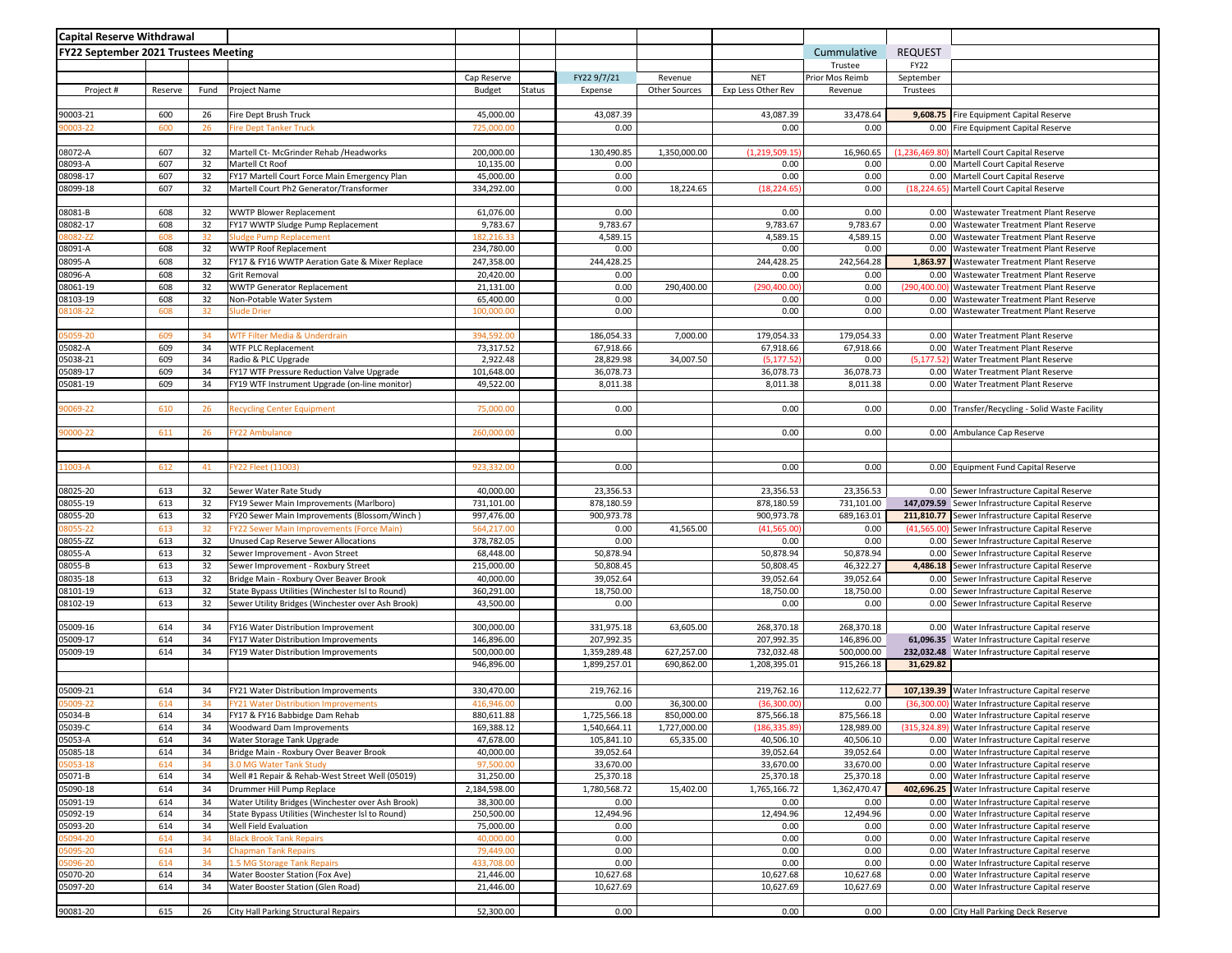| 90041-F           | 616   | 26 | <b>Wells Parking Structure Maintenance</b> | 55,100.00  | 0.00         |            | 0.00          | 0.00      | 0.00 Wells St Parking Garage                              |
|-------------------|-------|----|--------------------------------------------|------------|--------------|------------|---------------|-----------|-----------------------------------------------------------|
|                   |       |    |                                            |            |              |            |               |           |                                                           |
| 90277-A / T0617-C | 617-C | 26 | Winchester Over Ash Swamp                  | 449.107.16 | 91.544.89    |            | 91.544.89     | 91,544.89 | 0.00 Bridges Capital Reserve                              |
| 90186-A / T0617-D | 617-D | 26 | Roxbury Street Over Beaver Brook           | 239.178.28 | 1,374,598.74 | 736.000.00 | 638.598.74    | 45,787.02 | 592,811.72 Bridges Capital Reserve (City = 20% expenses)  |
| 90328-22/T0617-G  | 617-D | 26 | <b>George Over Beaver Brook</b>            | 23,480.00  | 0.00         | 93,918.00  | (93,918.00)   | 0.00      | (93,918.00) Bridges Capital Reserve (City = 20% expenses) |
|                   |       |    |                                            |            |              |            |               |           |                                                           |
| 90315-20          | 619   | 26 | <b>Downtown Revitalization</b>             | 780,000,00 | 0.00         |            | 0.00          | 0.00      | 0.00 Downtown Infrastructure                              |
| 90355-22          | 619   | 26 | <b>Multi-Modal Hub</b>                     | 134,000.00 | 0.00         |            | 0.00          | 0.00      | 0.00 Downtown Infrastructure                              |
|                   |       |    |                                            |            |              |            |               |           |                                                           |
| 90057-F           | 620   | 26 | Phase 3 Cheshire Rail Trail                | 100,000.00 | 121,342.82   | 483,591.31 | (362, 248.49) | 0.00      | (362,248.49) Transportation Improvement                   |
| 90305-18          | 620   | 26 | Marlboro Street Design (non-participating) | 76.417.00  | 0.00         | 2.926.00   | (2.926.00)    | 0.00      | (2,926.00) Transportation Improvement                     |
| 90305-19          | 620   | 26 | TAP Marlboro Street / Rail Trail           | 119,600.00 | 85.158.80    | 478.400.00 | (393.241.20)  | 0.00      | (393,241.20) Transportation Improvement                   |
|                   |       |    |                                            |            |              |            |               |           |                                                           |
| 90018-22          | 621   | 26 | FY22 Roadway Preservation & Rehabilitation | 750,000.00 | 0.00         | 922.000.00 | (922,000.00)  | 0.00      | (922,000,00) Road & Sidewalk Infrastructure               |
|                   |       |    |                                            |            |              |            |               |           |                                                           |
| 90123-19          | 622   | 26 | <b>Police Portable Radios</b>              | 39,301.00  | 193,229.78   | 160,293.00 | 32,936.78     | 32,936.78 | 0.00 Emergency Communication                              |
|                   |       |    |                                            |            |              |            |               |           |                                                           |
| 90098-21          | 623   | 26 | <b>Assess-FY21 Revaluation</b>             | 120,500.00 | 74.827.13    | 0.00       | 74.827.13     | 38,270.11 | 36,557.02 Reappraisal                                     |
|                   |       |    |                                            |            |              |            |               |           |                                                           |
| 90144-22          | 624   | 26 | FY22 Network Equipment Replacement         | 6.500.00   | 0.00         | 0.00       | 0.00          | 0.00      | 0.00 IT System & Infrastructure                           |
| 90182-21          | 624   | 26 | FY21 Server Replacement                    | 14,000.00  | 10,889.25    | 0.00       | 10,889.25     | 10,662.43 | 226.82 IT System & Infrastructure                         |
| 90182-22          | 624   | 26 | <b>FY22 Server Replacement</b>             | 9,000.00   | 0.00         | 0.00       | 0.00          | 0.00      | 0.00 IT System & Infrastructure                           |
| 90326-22          | 624   | 26 | <b>FY22 Database Software</b>              | 20,000,00  | 0.00         | 0.00       | 0.00          | 0.00      | 0.00 IT System & Infrastructure                           |
|                   |       |    |                                            |            |              |            |               |           |                                                           |
|                   |       |    |                                            |            |              |            |               |           |                                                           |
|                   |       |    |                                            |            |              |            |               | Total     | 806,018.97 September 2021 Cap Reserve WD                  |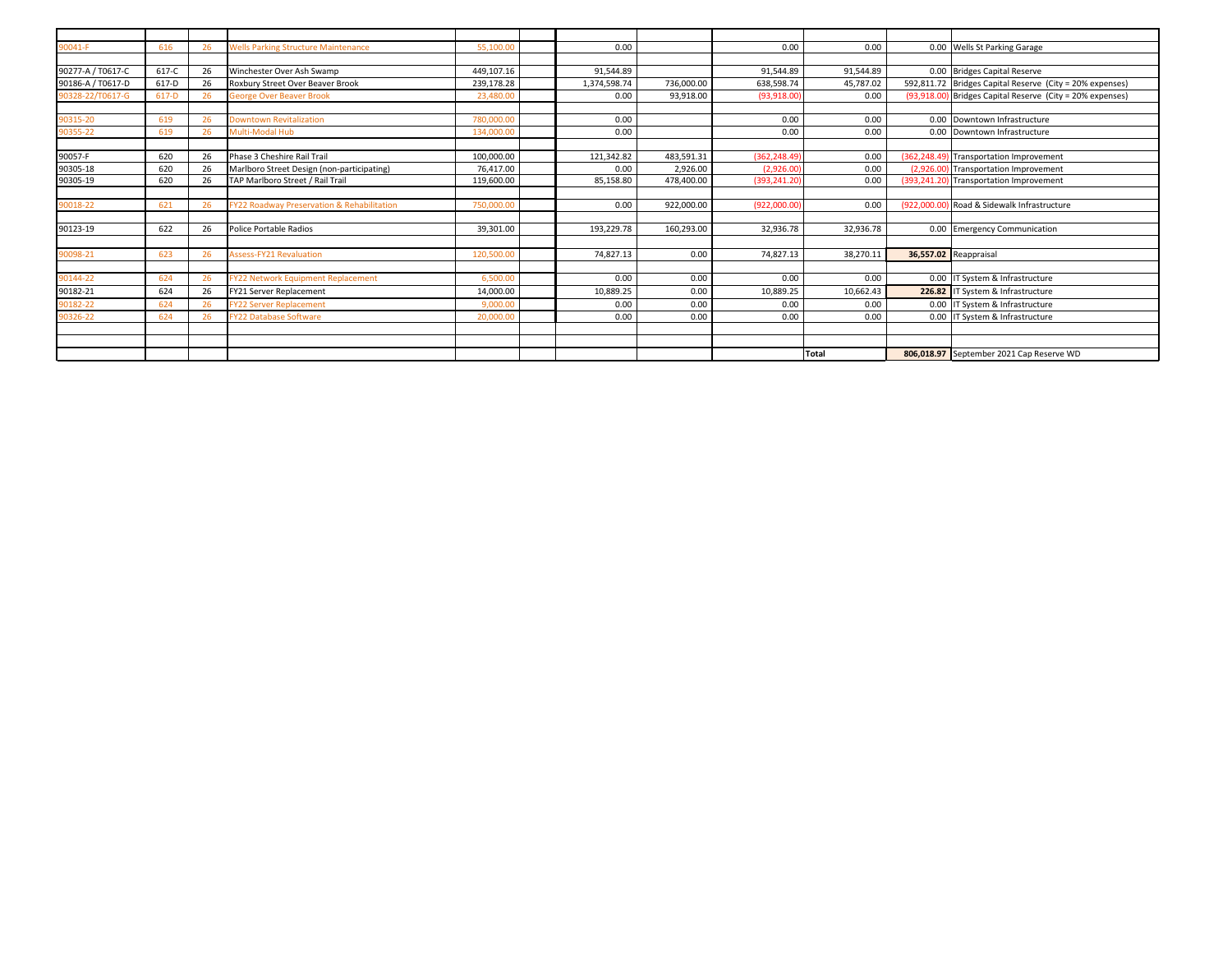#### **CITY OF KEENE, NH REPORT OF THE TRUSTEES OF TRUST FUNDS COMMON TRUST FUND (ACCOUNT NUMBER XXX4482) FOR YEAR ENDING: 06/30/2022 AS OF: 07/31/2021**

 $\mathcal{L}^{\mathcal{L}}(\mathcal{A})$  .

|                                                      |       |                         |                     |                                   |                                            | <b>PRINCIPAL</b>                              |                                    |               |                                                    |                                                         |                                                    | <b>INCOME</b>          |                                        |                                                |                                               |                                       |                          |               |                              |                                  |                                       |                                                          |                                                               |
|------------------------------------------------------|-------|-------------------------|---------------------|-----------------------------------|--------------------------------------------|-----------------------------------------------|------------------------------------|---------------|----------------------------------------------------|---------------------------------------------------------|----------------------------------------------------|------------------------|----------------------------------------|------------------------------------------------|-----------------------------------------------|---------------------------------------|--------------------------|---------------|------------------------------|----------------------------------|---------------------------------------|----------------------------------------------------------|---------------------------------------------------------------|
| <b>FUND NAME</b>                                     | FUND# | <b>PURPOSE</b>          | <b>HOW INVESTED</b> | <b>DATE OF</b><br><b>CREATION</b> | <b>RINCIPAL BEG</b><br><b>MARKET VALUE</b> | <b>PRINCIPAL BEGIN</b><br><b>COST BALANCE</b> | <b>RINCIPAL NE</b><br><b>FUNDS</b> | $O_{\Lambda}$ | <b>PRINCIPAL</b><br>UNREALIZED<br><b>GAIN/LOSS</b> | <b>PRINCIPAL</b><br><b>REALIZED</b><br><b>GAIN/LOSS</b> | <b>CAPITAL</b><br><b>GAINS</b><br><b>DIVIDENDS</b> | RINCIPA<br><b>FEES</b> | <b>PRINCIPAL</b><br><b>WITHDRAWALS</b> | <b>PRINCIPAL ENDING</b><br><b>COST BALANCE</b> | <b>RINCIPAL ENDING</b><br><b>MARKET VALUE</b> | <b>INCOME BEGIN</b><br><b>BALANCE</b> | <b>INCOME</b><br>PERCENT | <b>INCOME</b> | <b>INCOME</b><br><b>FEES</b> | <b>INCOME</b><br><b>EXPENDED</b> | <b>NCOME ENDING</b><br><b>BALANCE</b> | <b>TOTAL COST</b><br><b>PRINCIPAL 8</b><br><b>INCOME</b> | <b>TOTAL MARKET</b><br><b>ILUE PRINCIPAL</b><br><b>INCOME</b> |
| Abbott A. Lane Park Fund                             | 524   | Parks/Recreation        | Common Investment   | 1/1/1934                          | 82,487.                                    | 54,180.81                                     | 0.00                               | 0.735916%     | 1,192.85                                           | 8.44                                                    | 0.00                                               | 0.00                   | 0.00                                   | 54,189.25                                      | 83,680.74                                     | 1,097.9                               | 0.7359169                | 42.07         | (47.31)                      | 0.00                             | 1,092.70                              | 55,281.                                                  | 84,773.4                                                      |
| Abbott A. Lane Playground Fund                       | 525   | Parks/Recreation        | Common Investmen    | 1/1/1934                          | 16.022.8                                   | 10.520.82                                     | 0.00                               | 0.142948%     | 231.7'                                             | 16                                                      | 0.00                                               | 0.01                   | 0.00                                   | 10.522.46                                      | 16,254.5                                      | 213.28                                | 0.142948%                | 81            | (9.19)                       | 0.00                             | 212.26                                | 10.734.7                                                 | 16,466.7                                                      |
| <b>Ashuelot River Park Trust</b>                     | 529   | Parks/Recreation        | Common Investmen    | 1/1/1996                          | 483,642.6                                  | 388,499.50                                    | 0.00                               | 4.314819%     | 6,993.93                                           | 49.48                                                   | 0.00                                               | 0.00                   | 0.00                                   | 388,548.98                                     | 490,636.5                                     | 19,567.46                             | 4.314819%                | 246.68        | (277.41)                     | 0.00                             | 19,536.73                             | 408,085.7                                                | 510,173.2                                                     |
| Campo Santo Trust                                    | 570   | emetery Perpetual Care  | Common Investment   | 1/1/1959                          | 13,715.8                                   | 10.461.48                                     | 0.00                               | 0.122366%     | 198.34                                             | 140                                                     | 0.00                                               | 0.00                   | 0.00                                   | 10.462.88                                      | 13,914.2                                      | 1,047.60                              | 0.122366%                | 6.99          | (7.87)                       | 0.00                             | 1,046.72                              | 11,509.6                                                 | 14,960.9                                                      |
| Caroline H. Ingersoll                                | 523   | Parks/Recreation        | Common Investment   | 1/1/1894                          | 5,046.7                                    | 3,331.59                                      | 0.00                               | 0.045024%     | 72.98                                              | 0.52                                                    | 0.00                                               | 0.00                   | 0.00                                   | 3,332.1                                        | 5,119.7                                       | 67.20                                 | 0.045024%                | 2.57          | (2.89)                       | 0.00                             | 66.88                                 | 3,398.9                                                  | 5,186.5                                                       |
| Caroline Ingersoll                                   | 543   | ibrarv                  | Common Investment   | 1/1/1894                          | 4.973.5                                    | 3,330.81                                      | 0.00                               | 0.044372%     | 71.92                                              | $0.5^{\circ}$                                           | 0.00                                               | 0.00                   | 0.00                                   | 3,331.32                                       | 5,045.4                                       | 274.74                                | 0.044372%                | 2.53          | (2.85)                       | 0.00                             | 274.42                                | 3.605.7                                                  | 5,319.8                                                       |
| Carrie K. Hersey Trust                               | 548   | ibrarv                  | Common Investment   | 1/1/1974                          | 169,534.2                                  | 111,341.83                                    | 0.00                               | 1.512500%     | 2,451.62                                           | 17.35                                                   | 0.00                                               | 0.00                   | 0.00                                   | 111,359.18                                     | 171,985.9                                     | 9,364.64                              | 1.512500%                | 86.47         | (97.24)                      | 0.00                             | 9,353.87                              | 120,713.0                                                | 181,339.78                                                    |
| Cemetery Trust Fund A - Perpetual Care of Cemeteries | 565   | emetery Perpetual Care  | Common Investment   | 6/20/1985                         | 1.887.104.4                                | 1,255,504.33                                  | 7,750.00                           | 16.904945%    | 27.401.36                                          | 193.87                                                  | 0.00                                               | 0.00                   | 0.00                                   | 1.263.448.20                                   | 1,922,255.79                                  | 25,025.50                             | 16.904945%               | 966.44        | (1,086.84)                   | 0.00                             | 24.905.1                              | 1,288,353.3                                              | 1,947,160.8                                                   |
| Cemetery Trust Fund B - Cemetery Capital Reserve     | 568   | Maintenance and Repair  | Common Investment   | 8/20/1985                         | 1.284.110.3                                | 897,014.15                                    | 7,750.00                           | 11.525334%    | 18.681.5                                           | 132.17                                                  | 0.00                                               | 0.00                   | 0.00                                   | 904.896.32                                     | 1,310,541.8                                   | 154,373.08                            | 11.525334%               | 658.9         | (740.99)                     | 0.00                             | 154,291.00                            | 1,059,187.3                                              | 1,464,832.8                                                   |
| Charles A. Jones Fund                                | 513   | Parks/Recreation        | Common Investment   | 1/1/1928                          | 30,146.5                                   | 19,242.97                                     | 0.00                               | 0.268952%     | 435.95                                             | 3.01                                                    | 00                                                 | 0.00                   | 0.00                                   | 19,246.05                                      | 30,582.4                                      | 17,001.30                             | 0.268952%                | 15.38         | (17.29)                      | 0.00                             | 16,999.39                             | 36,245.4                                                 | 47,581.8                                                      |
| Clara B. Abbott                                      | 547   | .ibrary                 | Common Investment   | 1/1/1955                          | 23,721.4                                   | 15,396.48                                     | 0.00                               | 0.211631%     | 343.03                                             | 2.43                                                    | 0.00                                               | 0.00                   | 0.00                                   | 15,398.9                                       | 24,064.4                                      | 204.53                                | 0.211631%                | 12.10         | (13.61)                      | 0.00                             | 203.02                                | 15,601.9                                                 | 24,267.4                                                      |
| Clement Woodward Fund                                | 503   | Poor/Indigent           | Common Investment   | 1/1/1960                          | 1.077.714.1                                | 707.852.82                                    | 0.00                               | 9.614828%     | 15.584.75                                          | 110.26                                                  | 0.00                                               | 0.00                   | 0.00                                   | 707.963.08                                     | 1.093.298.8                                   | 147.358.00                            | 9.614828%                | 549.69        | (618.16)                     | 0.00                             | 147.289.53                            | 855.252.6                                                | 1,240,588.42                                                  |
| <b>Dinsmoor Woods Trust</b>                          | 526   | Parks/Recreation        | Common Investment   | 1/1/1980                          | 6,288.1                                    | 4,124.77                                      | 0.00                               | 0.056099%     | 90.93                                              | 0.64                                                    | 0.00                                               | 0.00                   | 0.00                                   | 4,125.41                                       | 6,379.0                                       | 83.69                                 | 0.056099%                | 3.20          | (3.61)                       | 0.00                             | 83.28                                 | 4,208.6                                                  | 6,462.3                                                       |
| Emily J. Elliot Daland                               | 522   | Parks/Recreation        | Common Investment   | 1/1/1933                          | 6,818.2                                    | 4,489.76                                      | 0.00                               | 0.060829%     | 98.60                                              | 0.70                                                    | 0.00                                               | 0.00                   | 0.00                                   | 4,490.46                                       | 6,916.8                                       | 90.73                                 | 0.060829%                | 3.48          | (3.91)                       | 0.00                             | 90.30                                 | 4,580.7                                                  | 7,007.1                                                       |
| Flower Fund                                          | 566   | Flower/Flag             | Common Investment   | 1/1/1900                          | 191,516.2                                  | 127,335.53                                    | 0.00                               | 1.708612%     | 2,769.50                                           | 19.59                                                   | 0.00                                               | 0.00                   | 0.00                                   | 127.355.12                                     | 194,285.7                                     | 2,549.19                              | 1.708612%                | 97.69         | (109.85)                     | 0.00                             | 2,537.03                              | 129,892.1                                                | 196,822.7                                                     |
| Frank Wright Scholarship Fund                        | 581   | Scholarship             | Common Investment   | 1/1/1930                          | 1,643,169.0                                | 1,098,607.46                                  | 0.00                               | 14.659536%    | 23,761.76                                          | 168.1                                                   | 0.00                                               | 0.00                   | 0.00                                   | 1,098,775.57                                   | 1,666,930.8                                   | 134,858.1                             | 14.659536%               | 838.10        | (942.49)                     | 20,000.00                        | 114,753.72                            | 1,213,529.2                                              | 1,781,684.5                                                   |
| George A. Wheelock                                   | 521   | Parks/Recreation        | Common Investment   | 1/1/1906                          | 70,579.6                                   | 46,363.16                                     | 0.00                               | 0.629676%     | 1,020.65                                           | 7.22                                                    | 0.00                                               | 0.00                   | 0.00                                   | 46,370.38                                      | 71,600.25                                     | 939.47                                | 0.629676%                | 36.00         | (40.48)                      | 0.00                             | 934.99                                | 47,305.3                                                 | 72,535.24                                                     |
| George B. Elliot                                     | 545   | ibrary                  | Common Investment   | 1/1/1931                          | 1.675.1                                    | 1.099.03                                      | 0.00                               | 0.014945%     | 24.22                                              | 0.17                                                    | 0.00                                               | 0.00                   | 0.00                                   | 1.099.20                                       | 1,699.39                                      | 98.34                                 | 0.014945%                | 0.86          | (0.96)                       | 0.00                             | 98.24                                 | 1.197.4                                                  | 1,797.6                                                       |
| George B. Elliot Fund                                | 516   | .ibrary                 | Common Investment   | 1/1/1931                          | 636.0                                      | 425.31                                        | 0.00                               | 0.005674%     | 9.20                                               | 0.07                                                    | 0.00                                               | 0.00                   | 0.00                                   | 425.38                                         | 645.22                                        | 130.54                                | 0.005674%                | 0.32          | (0.36)                       | 0.00                             | 130.50                                | 555.8                                                    | 775.7                                                         |
| Greenlawn Cemeterv                                   | 561   | Cemetery Trust (Other)  | Common Investment   | 1/1/1900                          | 615.982.2                                  | 408.683.01                                    | 0.00                               | 5.495487%     | 8.907.68                                           | 63.02                                                   |                                                    | 0.00                   | 0.00                                   | 408.746.03                                     | 624.889.92                                    | 8.199.03                              | 5.495487%                | 314.1         | (353.32)                     | 0.00                             | 8.159.89                              | 416.905.9                                                | 633,049.8                                                     |
| <b>Ingersoll Collection Trus</b>                     | 585   | Maintenance and Repair  | Common Investment   | 1/1/1998                          | 14,656.9                                   | 11,988.84                                     | 0.00                               | 0.130762%     | 211.95                                             | 1.50                                                    | 0.00                                               | 0.00                   | 0.00                                   | 11,990.34                                      | 14,868.9                                      | 3,947.35                              | 0.130762%                | 7.48          | (8.41)                       | 0.00                             | 3,946.42                              | 15,936.7                                                 | 18,815.3                                                      |
| John E. Colony Cemetery Fund                         | 567   | Cemetery Perpetual Care | Common Investment   | 6/28/1945                         | 29,160.2                                   | 21,526.24                                     | 0.00                               | 0.260153%     | 421.68                                             | 2.98                                                    | - 0.00                                             | 0.00                   | 0.00                                   | 21,529.22                                      | 29,581.9                                      | 14,649.2                              | 0.260153%                | 14.87         | (16.73)                      | 0.00                             | 14,647.35                             | 36,176.5                                                 | 44,229.3                                                      |
| John Symonds Fund                                    | 541   | ibrary                  | Common Investment   | 1/1/1902                          | 26,968.4                                   | 8,626.58                                      | 0.00                               | 0.240599%     | 389.99                                             | 2.76                                                    | 0.00                                               | 0.00                   | 0.00                                   | 8,629.34                                       | 27,358.4                                      | 230.27                                | 0.240599%                | 13.75         | (15.47)                      | 0.00                             | 228.55                                | 8,857.8                                                  | 27,586.9                                                      |
| John T. Foster Library Trust                         | 549   | ibrarv                  | Common Investment   | 1/1/2003                          | 20,842.0                                   | 14.956.68                                     | 0.00                               | 0.185943%     | 301.40                                             | 2.13                                                    | 0.00                                               | 0.00                   | 0.00                                   | 14.958.8                                       | 21.143.4                                      | 180.79                                | 0.185943%                | 10.63         | (11.95)                      | 0.00                             | 179.47                                | 15.138.2                                                 | 21,322.9                                                      |
| Keene Downtown Memorial Tree Fund                    | 527   | <b>Beautification</b>   | Common Investment   | 1/1/1967                          | 397,091.7                                  | 286,238.91                                    | 0.00                               | 3.542655%     | 5,742.32                                           | 40.63                                                   | 0.00                                               | 0.00                   | 0.00                                   | 286,279.54                                     | 402,834.1                                     | 5,261.31                              | 3.542655%                | 202.54        | (227.76)                     | 0.00                             | 5,236.09                              | 291,515.6                                                | 408,070.2                                                     |
| Marcus W. Knight                                     | 576   | laintenance and Repair  | Common Investment   | 1/1/1932                          | 211.156.9                                  | 150,839.85                                    | 0.00                               | 1.883837%     | 3.053.53                                           | 21.60                                                   | 0.00                                               | 0.00                   | 0.00                                   | 150,861.45                                     | 214.210.4                                     | 10.097.60                             | 1.883837%                | 107.70        | (121.12)                     | 0.00                             | 10.084.18                             | 160,945.6                                                | 224,294.6                                                     |
| Maria Giffin Fund                                    | 514   | Poor/Indigent           | Common Investment   | 1/1/1914                          | 6,129.1                                    | 4,030.78                                      | 0.00                               | 0.054682%     | 88.63                                              | 0.63                                                    | 0.00                                               | 0.00                   | 0.00                                   | 4.031.41                                       | 6,217.8                                       | 1,263.59                              | 0.054682%                | 3.13          | (3.52)                       | 0.00                             | 1,263.20                              | 5,294.6                                                  | 7,481.0                                                       |
| Maria W. Osborne Library Fund                        | 546   |                         | Common Investment   | 1/1/1909                          | 827.0                                      | 546.07                                        | 0.00                               | 0.007379%     | 11.9                                               | 0.08                                                    | 0.00                                               | 0.00                   | 0.00                                   | 546.1                                          | 839.02                                        | 102.79                                | 0.007379%                | 0.42          | (0.47)                       | 0.00                             | 102.74                                | 648.8                                                    | 941.7                                                         |
| Mary P. Lane Trust Fund                              | 502   | Poor/Indigent           | Common Investment   | 1/1/1934                          | 98,690.                                    | 64,812.51                                     | 0.00                               | 0.880467%     | 1,427.16                                           | 10.10                                                   | 0.00                                               | 0.00                   | 0.00                                   | 64,822.6                                       | 100,117.5                                     | 1,313.64                              | 0.880467%                | 50.34         | (56.61)                      | 0.00                             | 1,307.37                              | 66,129.9                                                 | 101,424.9                                                     |
| Mary R. Hall Charitable Fund                         | 501   | Poor/Indigent           | Common Investment   | 1/1/1907                          | 30.454.1                                   | 20.030.58                                     | 0.00                               | 0.271697%     | 440.40                                             | 3.12                                                    | 0.00                                               | 0.00                   | 0.00                                   | 20.033.70                                      | 30.894.5                                      | 405.35                                | 0.271697%                | 15.53         | (17.47)                      | 0.00                             | 403.41                                | 20.437.1                                                 | 31,297.9                                                      |
| Mary R. Hall Library Fund                            | 544   |                         | Common Investment   | 1/1/1907                          | 2,512.8                                    | 1,647.94                                      | 0.00                               | 0.022418%     | 36.34                                              | 0.26                                                    | 0.00                                               | 0.00                   | 0.00                                   | 1,648.20                                       | 2,549.1                                       | 141.60                                | 0.022418%                | 1.29          | (1.44)                       | 0.00                             | 141.45                                | 1,789.6                                                  | 2,690.6                                                       |
| Maurice Alger Scholarship Fund                       | 582   | Scholarship             | Common Investment   | 1/1/1970                          | 297.858.4                                  | 197.350.76                                    | 0.00                               | 2.657345%     | 4.307.3                                            | 30.47                                                   | 0.00                                               | 0.00                   | 0.00                                   | 197.381.23                                     | 302,165.7                                     | 7.376.88                              | 2.657345%                | 151.92        | (170.85)                     | (6,000.00)                       | 1.357.95                              | 198,739.1                                                | 303,523.7                                                     |
| Milan F. Jones Fund                                  | 512   | Flower/Flag             | Common Investment   | 1/1/1934                          | 12,459.9                                   | 8.183.77                                      | 0.00                               | 0.111161%     | 180.18                                             | 1.27                                                    | 0.00                                               | 0.00                   | 0.00                                   | 8.185.04                                       | 12.640.1                                      | 165.85                                | 0.111161%                | 6.36          | (7.15)                       | 0.00                             | 165.06                                | 8.350.1                                                  | 12,805.1                                                      |
| Miscellaneous Cemeteries                             | 564   | Cemetery Trust (Other)  | Common Investment   | 1/1/1900                          | 39,919.2                                   | 25.516.95                                     | 0.00                               | 0.356140%     | 577.27                                             | 4.08                                                    | 0.00                                               | 0.00                   | 0.00                                   | 25.521.03                                      | 40.496.53                                     | 531.36                                | 0.356140%                | 20.36         | (22.90)                      | 0.00                             | 528.82                                | 26,049.8                                                 | 41,025.3                                                      |
| Police Benevolent Fund                               | 510   | Police/Fire             | Common Investment   | 1/1/1901                          | 279,681.                                   | 167,607.05                                    | 0.00                               | 2.495178%     | 4,044.45                                           | 28.6                                                    | 0.00                                               | 0.00                   | 0.00                                   | 167.635.66                                     | 283,725.8                                     | 61,438.7                              | 2.495178%                | 142.65        | (160.42)                     | 0.00                             | 61,420.94                             | 229,056.6                                                | 345,146.7                                                     |
| Renouf Firefighters Relief Fund                      | 511   | Police/Fire             | Common Investment   | 1/1/1888                          | 155,269.9                                  | 86.955.96                                     | 0.00                               | 1.385241%     | 2.245.35                                           | 15.89                                                   | 0.00                                               | 0.00                   | 0.00                                   | 86.971.85                                      | 157,515.3                                     | 119,776.90                            | 1.385241%                | 79.19         | (89.06)                      | 0.00                             | 119.767.03                            | 206.738.8                                                | 277,282.3                                                     |
| Serena W. Upton Fund                                 | 515   | Poor/Indigent           | Common Investment   | 1/1/1929                          | 37,510.0                                   | 26,198.53                                     | 0.00                               | 0.334646%     | 542.43                                             | 3.84                                                    | 0.00                                               | 0.00                   | 0.00                                   | 26,202.37                                      | 38,052.43                                     | 5,153.62                              | 0.334646%                | 19.14         | (21.52)                      | 0.00                             | 5,151.24                              | 31,353.6                                                 | 43,203.6                                                      |
| Simons, Eastburn & Morse                             | 500   | oor/Indigent            | Common Investment   | 1/1/1887                          | 20,200.5                                   | 13,269.4                                      | 0.00                               | 0.180219%     | 292.12                                             | 2.07                                                    | 00                                                 | 0.00                   | 0.00                                   | 13,271.53                                      | 20,492.6                                      | 268.87                                | 0.180219%                | 10.30         | (11.59)                      | 0.00                             | 267.58                                | 13.539.1                                                 | 20,760.2                                                      |
| Sumner Knight Chapel                                 | 575   | Maintenance and Repair  | Common Investment   | 1/1/1930                          | 31,016.9                                   | 20,688.22                                     | 0.00                               | 0.276718%     | 448.53                                             | 3.1                                                     | 0.00                                               | 0.00                   | 0.00                                   | 20,691.39                                      | 31,465.4                                      | 1,486.13                              | 0.276718%                | 15.83         | (17.79)                      | 0.00                             | 1,484.17                              | 22,175.5                                                 | 32,949.6                                                      |
| Thayer and Chapin Fund                               | 542   | ibrary                  | Common Investment   | 1/1/1899                          | 82.663.9                                   | 54,283.14                                     | 0.00                               | 0.737486%     | 1,195.40                                           | 84                                                      | n nn                                               | 0.00                   | 0.00                                   | 54,291.60                                      | 83,859.34                                     | 4,566.1                               | 0.737486%                | 42.1          | (4741                        | 0.00                             | 4.560.90                              | 58.852.5                                                 | 88,420.24                                                     |
| Washington Street Cemeter                            | 563   | Cemetery Trust (Other)  | Common Investment   | 1/1/1900                          | 11,727.                                    | 7,698.20                                      | 0.00                               | 0.104631%     | 169.60                                             | 1.20                                                    | 0.00                                               | 0.00                   | 0.00                                   | 7,699.40                                       | 11,897.5                                      | 156.09                                | 0.104631%                | 5.98          | (6.73)                       | 0.00                             | 155.34                                | 7,854.7                                                  | 12,052.9                                                      |
| West Keene Cemetery                                  | 562   | Cemetery Trust (Other)  | Common Investment   | 1/1/1900                          | 63,590.7                                   | 41.764.09                                     | 0.00                               | 0.567325%     | 919.58                                             | $6.5^{\circ}$                                           | 0.00                                               | 0.00                   | 0.00                                   | 41,770.60                                      | 64.510.28                                     | 846.45                                | 0.567325%                | 32.44         | (36.47)                      | 0.00                             | 842.42                                | 42.613.0                                                 | 65,352.7                                                      |
| Woodland Cemetery                                    | 569   | Cemetery Trust (Other)  | Common Investment   | 1/1/1900                          | 984,862.7                                  | 641,475.38                                    | 0.00                               | 8.786455%     | 14,242.04                                          | 100.76                                                  | 0.00                                               | 0.00                   | 0.00                                   | 641,576.14                                     | 999,104.83                                    | 13,108.93                             | 8.786455%                | 502.33        | (564.90)                     | 0.00                             | 13,046.36                             | 654,622.5                                                | 1,012,151.1                                                   |
| <b>Woodland Extension</b>                            | 560   | Cemetery Trust (Other)  | Common Investment   | 1/1/1900                          | 723,238.                                   | 474,340.82                                    | 0.00                               | 6.452370%     | 10,458.70                                          | 74.00                                                   | 0.00                                               | 0.00                   | 0.00                                   | 474,414.82                                     | 733,696.8                                     | 9,626.61                              | 6.452370%                | 368.88        | (414.84)                     | 0.00                             | 9,580.65                              | 483,995.4                                                | 743,277.5                                                     |
| <b>TOTALS</b>                                        |       |                         |                     |                                   | 11.193.375.39                              | 7.518.382.93                                  | 15,500.00                          | 100.000000%   | 162.090.81                                         | 1.146.79                                                | 0.00                                               | 0.00                   | 0.00                                   | 7.535.029.72                                   | 11.370.966.20                                 | 784.640.41                            | 100.000000%              | 5.717.06      | (6.429.21)                   | (26,000,00)                      | 757.928.26                            | 8.292.957.98                                             | 12,128,894.46                                                 |
| Income Allocated to Principal for Investment         |       |                         |                     |                                   | 449,392.69                                 | 449,392.69                                    |                                    |               |                                                    |                                                         |                                                    |                        |                                        | 449,392.69                                     | 449,392.69                                    | (449, 392.69)                         |                          |               |                              |                                  | (449, 392.69)                         |                                                          |                                                               |
| <b>Balance on Cambridge Trust Company</b>            |       |                         |                     |                                   | 11.642.768.08                              | 7.967.775.62                                  |                                    |               |                                                    |                                                         |                                                    |                        |                                        | 7.984.422.41                                   | 11.820.358.89                                 | 335.247.72                            |                          |               |                              |                                  | 308,535,57                            |                                                          |                                                               |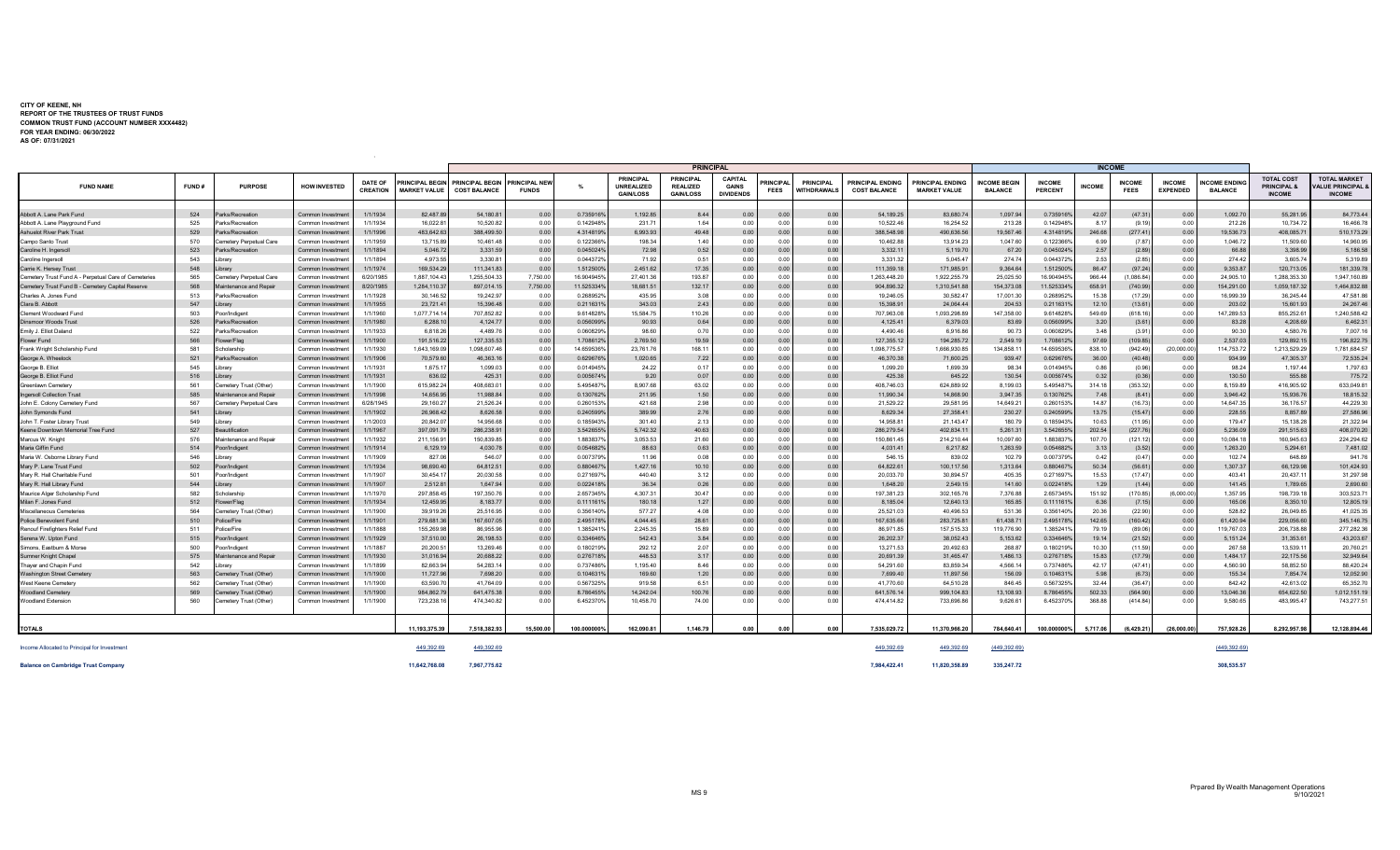#### **CITY OF KEENE, NH REPORT OF THE TRUSTEES OF TRUST FUNDS CAPITAL RESERVE (ACCOUNT NUMBER XXX4474) FOR YEAR ENDING: 06/30/2022 AS OF: 07/31/2021**

|                                                                   |       | <b>PRINCIPAL</b><br><b>INCOME</b> |                          |                         |                                       |                                      |             |                                           |                                                    |                                 |                                        |                                         |                                              |                                       |                          |               |                              |                                  |                                        |                                                              |
|-------------------------------------------------------------------|-------|-----------------------------------|--------------------------|-------------------------|---------------------------------------|--------------------------------------|-------------|-------------------------------------------|----------------------------------------------------|---------------------------------|----------------------------------------|-----------------------------------------|----------------------------------------------|---------------------------------------|--------------------------|---------------|------------------------------|----------------------------------|----------------------------------------|--------------------------------------------------------------|
| <b>FUND NAME</b>                                                  | FUND# | <b>PURPOSE</b>                    | <b>HOW INVESTED</b>      | <b>DATE OF CREATION</b> | <b>COST OPENING</b><br><b>BALANCE</b> | <b>PRINCIPAL</b><br><b>NEW FUNDS</b> |             | <b>PRINCIPAL</b><br><b>REALIZED GAINS</b> | <b>CAPITAL</b><br><b>GAINS</b><br><b>DIVIDENDS</b> | <b>PRINCIPAL</b><br><b>FEES</b> | <b>PRINCIPAL</b><br><b>WITHDRAWALS</b> | PRINCIPAL ENDING<br><b>COST BALANCE</b> | <b>PRINCIPAL ENDING</b><br><b>FAIR VALUE</b> | <b>INCOME BEGIN</b><br><b>BALANCE</b> | <b>INCOME</b><br>PERCENT | <b>INCOME</b> | <b>INCOME</b><br><b>FEES</b> | <b>INCOME</b><br><b>EXPENDED</b> | <b>INCOME ENDING</b><br><b>BALANCE</b> | <b>TOTAL COST</b><br><b>PRINCIPAL &amp;</b><br><b>INCOME</b> |
| Ambulance Capital Reserve                                         | 611   | Police/Fire                       | Common Investment        | 1/1/1998                | 136,697.47                            | 0.00                                 | 1.025443%   | 0.00                                      | 0.00                                               | 0.00                            | 0.00                                   | 136,719.04                              | 136,900.52                                   | 0.00                                  | 1.025443                 | 21.57         | 0.00                         | 0.00                             | 0.00                                   | 136,719.04                                                   |
| <b>Bridge Capital Reserve</b>                                     | 617   | Maintenance and Repai             | Common Investment        | 1/1/2002                | 909,470.74                            | 0.00                                 | 6.8224399   | 0.00                                      | 0.00                                               | 0.00                            | 0.00                                   | 909.614.23                              | 910.821.67                                   | 0.00                                  | 6.8224399                | 143.49        | 0.00                         | 0.00                             | 0.00                                   | 909.614.23                                                   |
| City Hall Parking Deck Capital Reserve                            | 615   | Maintenance and Repai             | Common Investment        | 1/1/1999                | 195,465.22                            | 0.00                                 | 1.4662929   | 0.00                                      | 0.00                                               | 0.00                            | 0.00                                   | 195,496.06                              | 195,755.56                                   | 0.00                                  | 1.4662929                | 30.84         | 0.00                         | 0.00                             | 0.00                                   | 195.496.06                                                   |
| Downtown Infrastructure and Facility Capital Reserve              | 619   | Economic Development              | Common Investment        | 1/1/2008                | 1.662.947.93                          | 0.00                                 | 12.4746869  | 0.00                                      | 0.00                                               | 0.00                            | 0.00                                   | 1.663.210.30                            | 1.665.418.07                                 | 0.00                                  | 12.4746869               | 262.37        | 0.00                         | 0.00                             | 0.00                                   | 1.663.210.30                                                 |
| <b>Emergency Communcation Capital Reserve</b>                     | 622   | Capital Reserve (Other)           | Common Investment        | 5/7/2020                | 7,129.73                              | 0.00                                 | 0.0534849   | 0.00                                      | 0.00                                               | 0.00                            | 0.00                                   | 7,130.85                                | 7,140.32                                     | 0.00                                  | 0.0534849                | 1.12          | 0.00                         | 0.00                             | 0.00                                   | 7,130.85                                                     |
| Fire Equipment Capital Reserve                                    | 600   | Police/Fire                       | Common Investment        | 1/1/1968                | 385,672.50                            | 0.00                                 | 2.8931419   | 0.00                                      | 0.00                                               | 0.00                            | 0.00                                   | 385.733.35                              | 386,245.38                                   | 0.00                                  | 2.893141                 | 60.8          | 0.00                         | 0.00                             | 0.00                                   | 385,733,35                                                   |
| Fleet Equipment Capital Reserve                                   | 612   | Maintenance and Repair            | Common Investment        | 1/1/1998                | 360.679.40                            | 0.00                                 | 2.705654%   | 0.00                                      | 0.00                                               | 0.00                            | 0.00                                   | 360,736.31                              | 361,215.16                                   | 0.00                                  | 2.7056549                | 56.91         | 0.00                         | 0.00                             | 0.00                                   | 360,736.31                                                   |
| Hazardous Waste Site Capital Reserve                              | 605   | <b>Environmental Purpose:</b>     | Common Investment        | 1/1/1988                | 50,942.09                             | 0.00                                 | 0.382145%   | 0.00                                      | 0.00                                               | 0.00                            | 0.00                                   | 50,950.1                                | 51,017.76                                    | 0.00                                  | 0.3821459                | 8.04          | 0.00                         | 0.00                             | 0.00                                   | 50,950.13                                                    |
| Information Technology Systems and Infrastructure Capital Reserve | 624   | Capital Reserve (Other)           | Common Investment        | 5/7/2020                | 19,206.65                             | 0.00                                 | 0.064095%   | 0.00                                      | 0.00                                               | 0.00                            | (10, 662.43)                           | 8,545.57                                | 8,556.9                                      | 0.00                                  | 0.0640959                | 1.35          | 0.00                         | 0.00                             | 0.00                                   | 8,545.57                                                     |
| Intersection Improvements Capital Reserve                         | 603   | Economic Development              | Common Investment        | 1/1/1986                | 2,004.97                              | 0.00                                 | 0.0150409   | 0.00                                      | 0.00                                               | 0.00                            | 0.00                                   | 2.005.29                                | 2.007.95                                     | 0.00                                  | 0.015040                 | 0.32          | 0.00                         | 0.00                             | 0.00                                   | 2,005.29                                                     |
| andfill Closure Capital Reserve                                   | 601   | <b>Environmental Purposes</b>     | Common Investment        | 1/1/1980                | 22.232.32                             | 0.00                                 | 0.1667779   | 0.00                                      | 0.00                                               | 0.00                            | 0.00                                   | 22.235.83                               | 22,265.35                                    | 0.00                                  | 0.1667779                | 3.51          | 0.00                         | 0.00                             | 0.00                                   | 22.235.83                                                    |
| Martel Court Pumping Station Capital Reserve                      | 607   | Maintenance and Repair            | Common Investment        | 1/1/1992                | 745,481.58                            | 0.00                                 | 5.5922679   | 0.00                                      | 0.00                                               | 0.00                            | 0.00                                   | 745.599.20                              | 746.588.92                                   | 0.00                                  | 5.5922679                | 117.62        | 0.00                         | 0.00                             | 0.00                                   | 745.599.20                                                   |
| Reappraisal Capital Reserve                                       | 623   | Capital Reserve (Other)           | <b>Common Investment</b> | 5/7/2020                | 53,913.40                             | 0.00                                 | 0.3342799   | 0.00                                      | 0.00                                               | 0.00                            | (9,352.09)                             | 44,568,34                               | 44,627.50                                    | 0.00                                  | 0.334279                 | 7.03          | 0.00                         | 0.00                             | 0.00                                   | 44,568.34                                                    |
| Road and Sidewalk Infrastructure Capital Reserve                  | 621   | Maintenance and Repai             | Common Investment        | 5/7/2020                | 788.724.15                            | 0.00                                 | 5.916653%   | 0.00                                      | 0.00                                               | 0.00                            | 0.00                                   | 788.848.59                              | 789.895.72                                   | 0.00                                  | 5.9166539                | 124.44        | 0.00                         | 0.00                             | 0.00                                   | 788.848.59                                                   |
| Sewer Infrastructure Capital Reserve                              | 613   | Maintenance and Repai             | Common Investment        | 1/1/1998                | 2,606,722.20                          | 0.00                                 | 19.143815%  | 0.00                                      | 0.00                                               | 0.00                            | (54, 740.44)                           | 2,552,384.39                            | 2,555,772.46                                 | 0.00                                  | 19.143815                | 402.63        | 0.00                         | 0.00                             | 0.00                                   | 2,552,384.39                                                 |
| Fransfer/Recycling Center Capital Reserve                         | 610   | Maintenance and Repair            | Common Investment        | 1/1/1998                | 215,330.07                            | 0.00                                 | 1.6153099   | 0.00                                      | 0.00                                               | 0.00                            | 0.00                                   | 215.364.04                              | 215.649.92                                   | 0.00                                  | 1.615309                 | 33.97         | 0.00                         | 0.00                             | 0.00                                   | 215.364.04                                                   |
| <b>Transportation Improvements Capital Reserve</b>                | 620   | Maintenance and Repair            | Common Investment        | 1/1/2015                | 453,049.26                            | 27,725.00                            | 3.606552%   | 0.00                                      | 0.00                                               | 0.00                            | 0.00                                   | 480,850.1                               | 481,488.40                                   | 0.00                                  | 3.6065529                | 75.85         | 0.00                         | 0.00                             | 0.00                                   | 480.850.11                                                   |
| Wastewater Treatment Plant Capital Reserve                        | 608   | Maintenance and Repair            | Common Investment        | 1/1/1992                | 1,952,607.64                          | 0.00                                 | 14.136143%  | 0.00                                      | 0.00                                               | 0.00                            | (68,177.82)                            | 1.884.727.14                            | 1,887,228.96                                 | 0.00                                  | 14.1361439               | 297.32        | 0.00                         | 0.00                             | 0.00                                   | 1.884.727.14                                                 |
| Water Infrastructure Capital Reserve                              | 614   | Maintenance and Repair            | Common Investment        | 1/1/1998                | 2,592,689.60                          | 0.00                                 | 17.1852069  | 0.00                                      | 0.00                                               | 0.00                            | (301, 802.02)                          | 2.291.249.02                            | 2,294,290.46                                 | 0.00                                  | 17.185206                | 361.44        | 0.00                         | 0.00                             | 0.00                                   | 2.291.249.02                                                 |
| Water Treatment Facility Capital Reserve                          | 609   | Maintenance and Repai             | Common Investment        | 1/1/1993                | 319,354.05                            | 0.00                                 | 2.3956509   | 0.00                                      | 0.00                                               | 0.00                            | 0.00                                   | 319,404.44                              | 319.828.42                                   | 0.00                                  | 2.3956509                | 50.39         | 0.00                         | 0.00                             | 0.00                                   | 319.404.44                                                   |
| Wells Street Parking Facility Capital Reserve                     | 616   | Maintenance and Repai             | Common Investment        | 1/1/1999                | 267,268.79                            | 0.00                                 | 2.004930%   | 0.00                                      | 0.00                                               | 0.00                            | 0.00                                   | 267,310.96                              | 267,665.79                                   | 0.00                                  | 2.0049309                | 42.17         | 0.00                         | 0.00                             | 0.00                                   | 267,310.96                                                   |
| <b>TOTALS</b>                                                     |       |                                   |                          |                         | 13.747.589.76                         | 27.725.00                            | 100.000000% | 0.00                                      | 0.00                                               | 0.00                            | (444.734.80)                           | 13.332.683.19                           | 13.350.381.20                                | 0.00                                  | 100.000000%              | 2.103.23      | 0.00                         | 0.00                             | 0.00                                   | 13.332.683.19                                                |